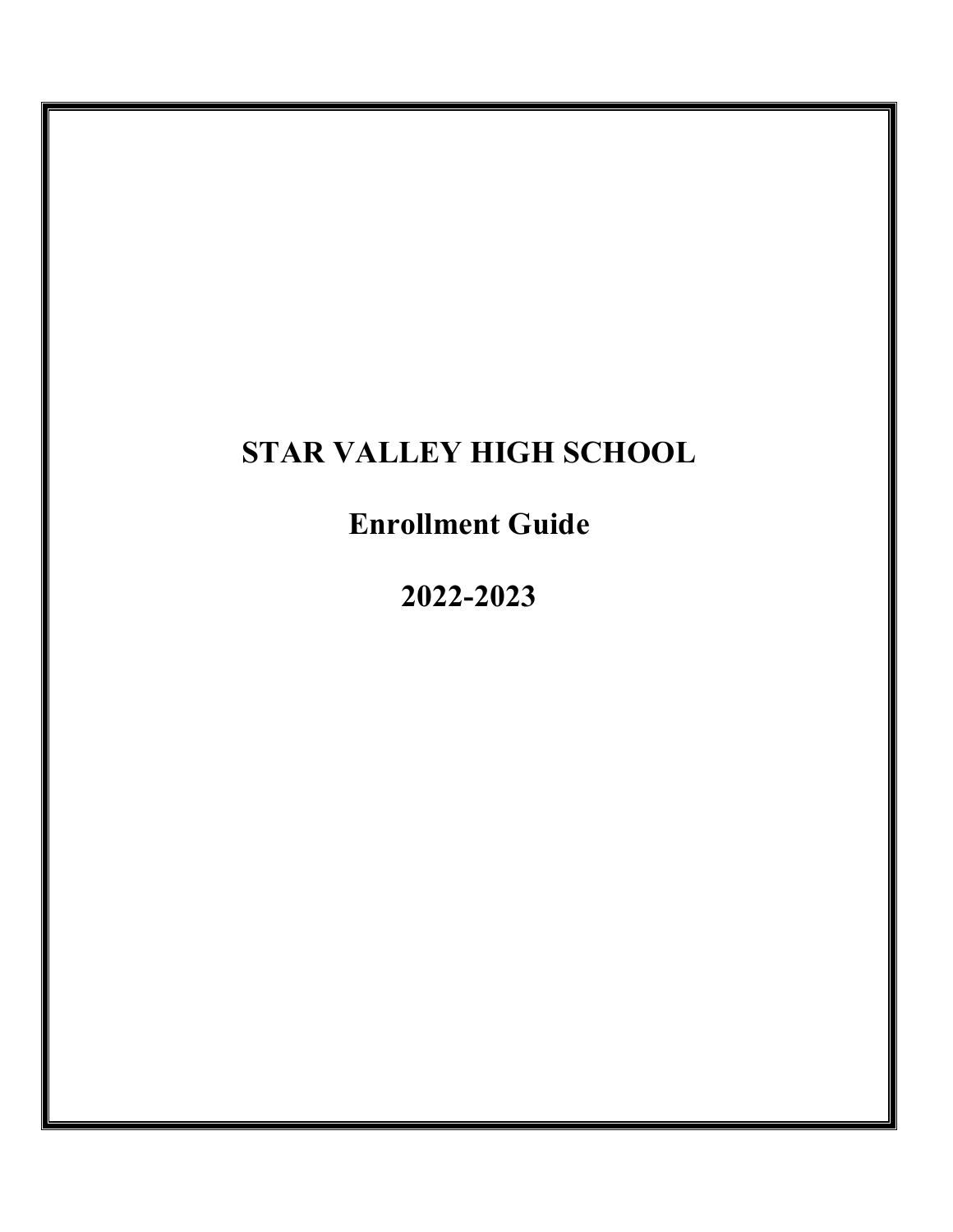## **GRADUATION REQUIREMENTS**

### **Hathaway Scholarship**

The state of Wyoming has established a generous scholarship program in the name of former Wyoming Governor Stan Hathaway that gives eligible Wyoming students scholarship money to attend the University of Wyoming or a Wyoming community college. Students are strongly encouraged to take coursework that will best prepare them to be awarded the maximum amount of money available.

|                                   | Provisional<br>Opportunity<br>GPA 2.5 ACT 17 | <b>Opportunity</b><br>GPA-2.5 ACT 19 | Performance<br>GPA 3.0 ACT 21 | <b>Honors</b><br>GPA 3.5 ACT 25 |
|-----------------------------------|----------------------------------------------|--------------------------------------|-------------------------------|---------------------------------|
| <b>Required</b><br><b>Classes</b> | \$840 per semester                           | \$840 per semester                   | \$1260 per semester           | \$1680 per semester             |
| Math                              |                                              |                                      |                               |                                 |
| English                           |                                              |                                      |                               |                                 |
| <b>Science</b>                    |                                              |                                      |                               |                                 |
| Social<br><b>Studies</b>          | 3                                            |                                      |                               |                                 |
| FL, PA,<br>VA, VOC                | U                                            |                                      |                               |                                 |

### **Guidance and Counseling Information**

The counseling department provides students an opportunity for educational, vocational and personal counseling. Students and parents are encouraged to visit the counselors often and take full advantage of the various services offered.

The counseling office is open during the school year from  $8:00 - 4:00$ . To make an appointment, call us at 307-885-4020. Students are assigned to a counselor and under normal circumstances that is the counselor with whom the appointment should be made.

### **Release of Records**

In accordance with the Federal Privacy Rights of Parents and Student Act, signed consent forms are necessary in order to release academic and other pertinent educational information to any individual or agency. Releases are available in the Counseling Office. Once this Release of Records is on file in the counseling office, copies of transcripts can be obtained by calling the registrar at (307) 885-4020, or by sending a written request to: Registrar at : Star Valley High School 445 West Swift Creek Lane Afton, WY 83110

## **Information for New Students At SVHS**

Parents or guardians of students new to the Lincoln County #2 public school system and students reentering school after a period of non-attendance of ten (10) or more days in a Lincoln County #2 public school need to contact the counseling office (307-885-4020) to make an appointment to register their child for classes at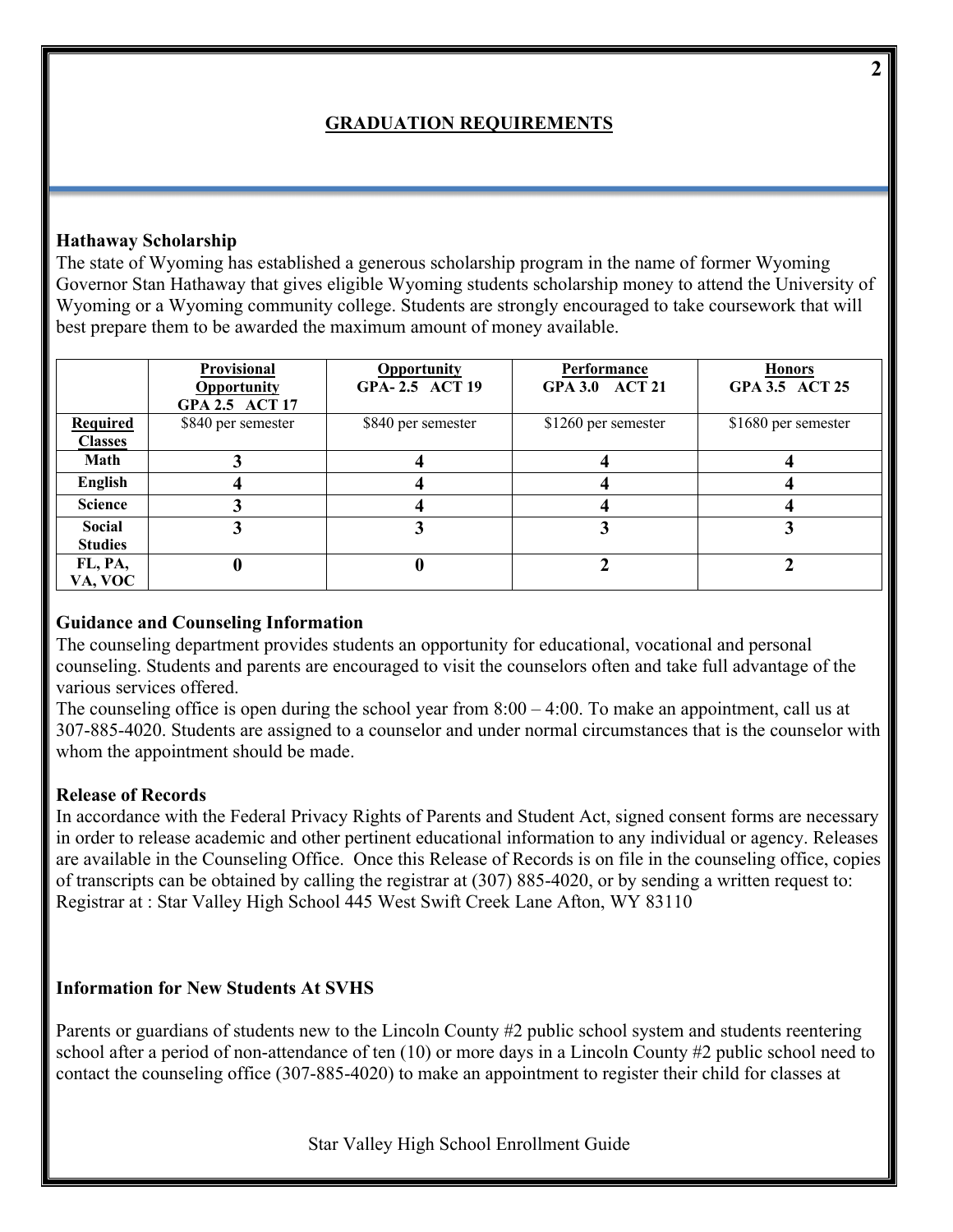SVHS. Parents or guardians are required to accompany their students to the initial counseling appointment and must provide the counseling office with the following documentation.

- Proof of the immunizations according to Wyoming Statute 21-4-309:
- Proof of residency: Students under the age of 18 must have one legal parent or legal guardian residing in Wyoming.
- Students living with another relative, friend, friend of the family, or on their own must present a court issued Legal Guardianship Order or Emancipation Order (Wyoming Statute 14-1-201 through 14-1- 206).
- The counseling staff will evaluate transcripts. Since all schools do not have the same credit or course offerings, students transferring into SVHS may be required to take skills tests to assure proper placement in SVHS courses.
- Students may also be asked to provide course syllabi to better match their former school's courses to SVHS courses for purposes of granting credit.
- Credits from home-school programs or other non-accredited schools are generally not accepted towards graduation at SVHS and for any credit to be counted towards graduation at SVHS must be reviewed and approved by the Secondary Curriculum Director of LCSD#2.
- The principal reserves the right to approve transferred credits and class placement.

## **Grading and Issuance of Credit**

For all courses taken at SVHS a transcript grade and credit will be issued at the end of each semester. Grade Point Average (GPA) is determined based on a 4.0 scale (Unweighted) (A=4, B=3, C=2, D=1, F=0). There is a Hathaway GPA displayed on a student's transcript. That is determined on a 5.0 Scale where any class that is taken concurrently is placed on the 5.0 scale. However, that GPA is used for Hathaway determination at Wyoming Schools only.

## **Failed or Unsatisfactory Coursework**

If a student fails a core course, it is strongly recommended that they retake the course so that the course of study continues to comply with graduation standards. If a student chooses to repeat a course, both grades will appear on the transcript but the student may choose to accept the credit for both wherein both will be computed into the GPA OR to accept only the higher grade but forego the previous classes credit in which case the previous classes grade would not be computed into the GPA. If a student fails a core course with a grade higher than fifty percent, credit recovery is possible through a contact with the teacher. Please see our counselors for information.

## **Schedule Changes**

Schedule changes will only be made a week before the semester begins for the following reasons:

- Wrong placement
- Student has not taken prerequisite.
- Student does not meet requirements to be in class

Once the semester has begun schedule changes will only occur when:

- Teacher request
- **IEP Request**
- Administration Permission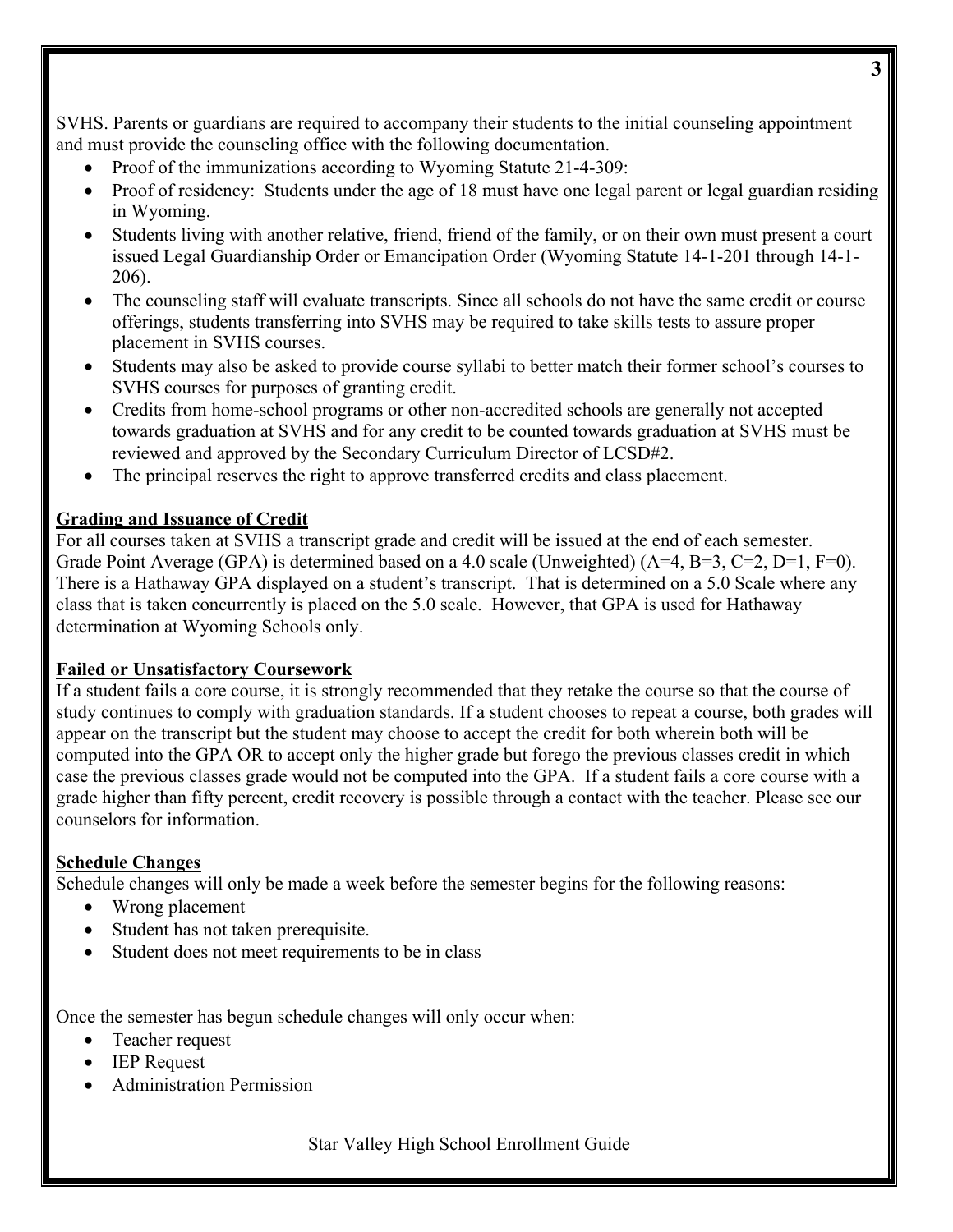### **Early Graduation**

Students who have completed graduation standards and required credits for graduation may be eligible to graduate early with the approval of the Lincoln County #2 Board of Education. The student desiring to do so must meet with the senior counselor, by January 15th of the student's junior year and complete an Early Graduation Request. This will be reviewed by the administration before permission is granted.

### **Selection of Valedictorian, Salutatorian, Honor Students**

Criteria for consideration will include:

### **Valedictorian, Salutatorian, and Two Honors Students**

Determined by the following formula:

- Grades of the 22 semesters of ranked courses are multiplied by their ranks and summed. The sum is added to the result of the GPA \* 25.
- All courses are ranked by a committee consisting of teachers from varying disciplines according to difficulty i.e.: Basic courses = 1, Intermediate = 2, Difficult = 3.
- Student must have been a full time student at Star Valley High School for at least two semesters prior to selection. Selection cut off date for grades is two weeks prior to graduation.
- Exchange and early graduation students will not be eligible.
- Only grades transferred from a regionally accredited high school will be considered and will be computed on the scale of Star Valley High School.
- If a tie exists the students will share the honor.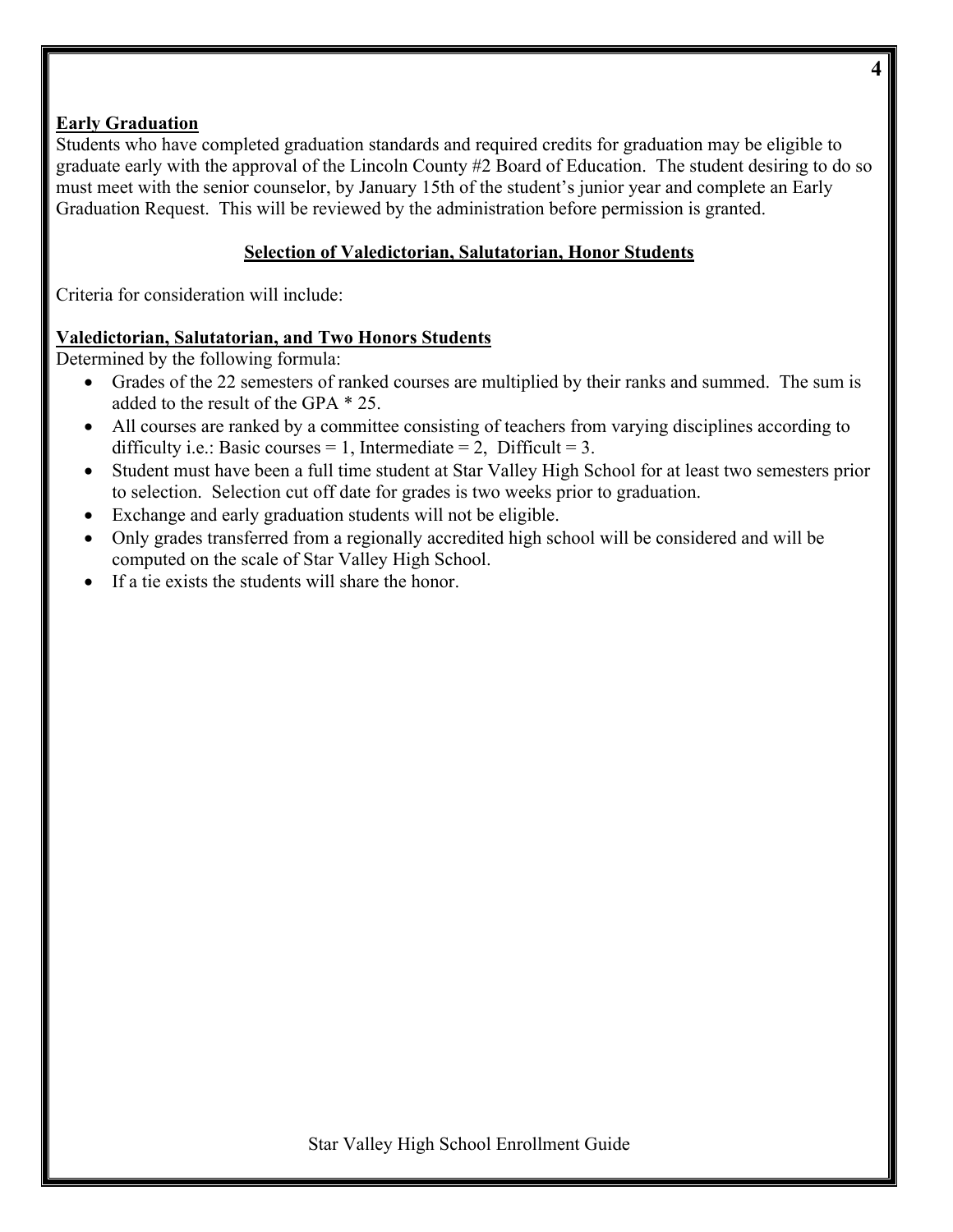## **COURSE DESCRIPTIONS**

**5**

## **COMPUTER SCIENCE & TECHNOLOGY**

**Computer Science (Semester) Prerequisite: None Grades 9,10,11,12**

**Through hands-on projects, we will visit such topics as making a successful online business, creating successful youtube channels, Controlling robots and other physical computing, game and app development, and ethical hacking and IT security, personal computer safety when using the internet. Along the way, we will break down the taboos of the computer industry and show you how you can use computers to make you a living. Whatever your interests in life are there is a way for computers to make your interests into an income.**

**Physical Computing: Prerequisite: None Grade: 10,11,12**

Learn the fundamentals of building an app. In this course, we will discover what it takes to make an app. We will **cover selecting an idea for an app, app design and user experience, How to store and keep data, How to make an app function, how to make it look good. How to deploy it on a live server.**

**Web Design/Development: Web Foundations Prerequisite: None Grades: 9,10,11,12**

**The first part of this class will be teaching you the fundamentals of making websites after you have gained an understanding of how they are made and function we will introduce you into tools and frameworks that are designed to make your life a developer easier. The frameworks we will cover will be WordPress which makes up about 35% of all websites on the internet. We will also touch on other frameworks as well. We will also delve into how to make money from your websites. There are various ways in which this can be done. We will introduce you to some of them in this class.**

**Computer Science Certifications Prerequisite: None Grades: 10,11,12**

**This class is designed for the more advanced student where they will have an opportunity to work through many different certifications to include: Responsive Web Design, JavaScript Algorithms, Data Structures, Front and Back End Development, Data Visualizations, Quality Assurance, And more!**

**Cyber Security and Networking:** 

**Prerequisite: None**

**Grades: 9,10,11,12**

**Learn the ways Hackers Hack and how to defend and protect valuable and vital information. This is one of the fastest grown careers in America. Learn the ways of cyber security and protection in various facets of business, social media, and other kinds of websites and information.**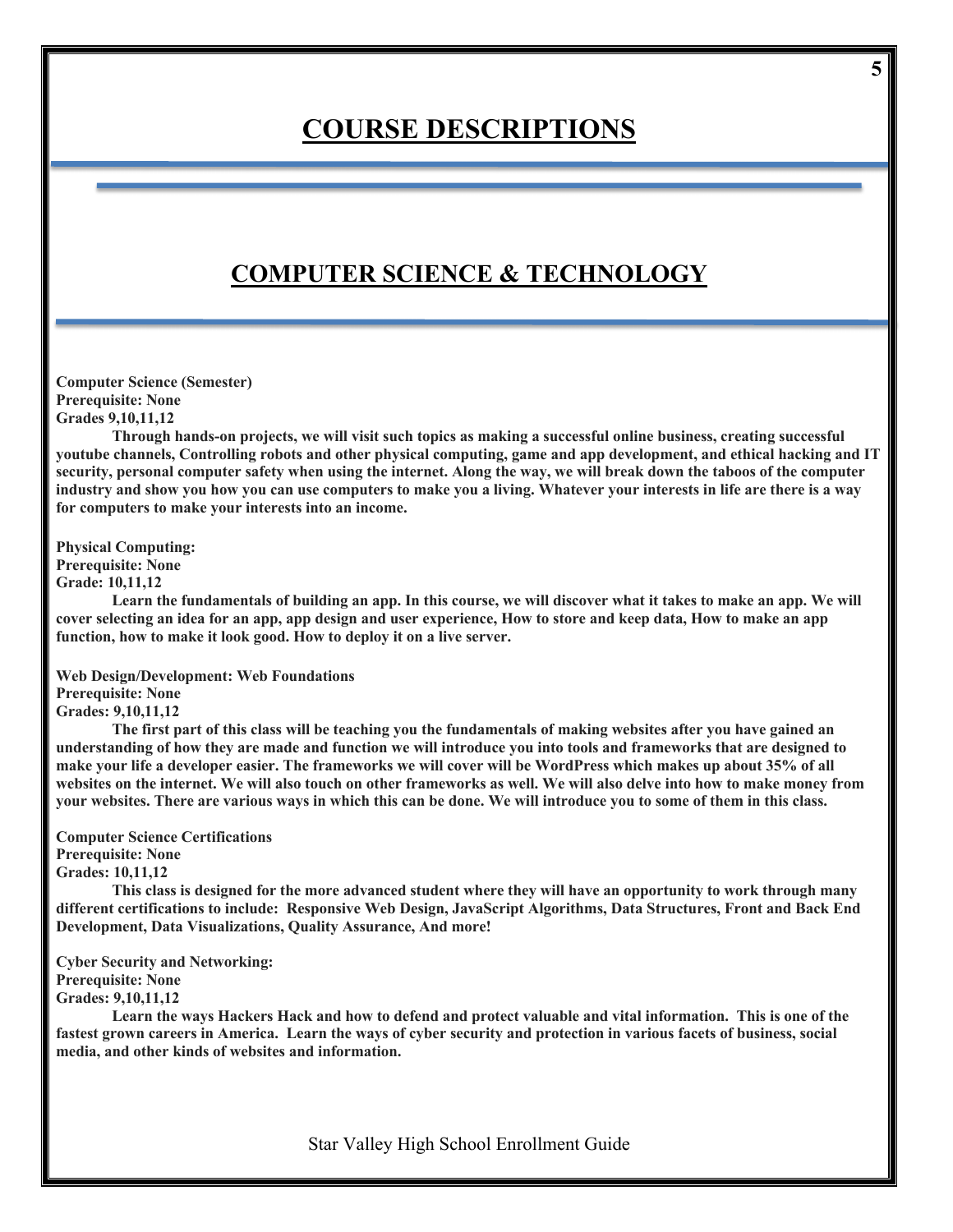**WordPress: Prerequisite: None Grades: 9,10,11,12**

**WordPress is an open-source content management system written in PHP and paired with MySQL or MariaDB database. In this class you will learn what all that means and how this valuable skill will pay off in big dividends in the real world. Join us and learn the ways of WordPress!** 

**Database Design: Prerequisite: None Grades: 9,10,11,12**

**Database design is the organization of data according to a specific database model. A data base designer determines what data is to be stored and how it is stored as well as how the data elements interrelate. All of this and more is explained and introduced in order to prepare computer scientists for the next step and eventually an amazing career in the field of database organization and design.** 

## **ART**

#### **ART I**

#### **Grade Level: 9, 10, 11,12 (Semester or Year)**

A basic art education class, either semester or year long.

An introduction to drawing where drawing from life as well as creative and abstract drawings are studied in depth. Elements and principles of art are studied through drawings done in a variety of media including pencil, ink, and scratchboard. Elements and principles of art are studied through famous artists from Art History.

#### **ART II COLOR (Semester)**

**Grade Level: 10, 11, 12** 

#### **Prerequisite: Art I**

An introduction to color theory and color use through painting in pastels, color pencil, logo design, and watercolor, painting techniques and advanced composition practices.

Art History using artists from history to learn color and color theory.

#### **CERAMICS (Semester)**

#### **Grade Level: 10, 11, 12**

#### **(Purchase of supplies required) semester course.**

*Student does not have to take Art I or Art II Color before this class* Basic hand building and wheel thrown pottery techniques. Projects increase in difficulty each quarter. Basic firing and glazing techniques, including the history of ceramics.

#### **ADVANCED ART (Semester or Year)**

**Grade Level: 11,12** 

#### **Prerequisite: Art I & II Color**

#### **(Purchase of supplies required. Must have a B or higher to get into and stay in Advanced Art. )**

An advanced art course, intended for art careers and/or special interest in art. Both sections are together. Lessons rotate in 2-year blocks. Equivalent to an Advanced Placement studio art class. The student chooses the medium or mediums desired and works under the direct supervision of the teacher to work on advanced pieces to build college portfolios.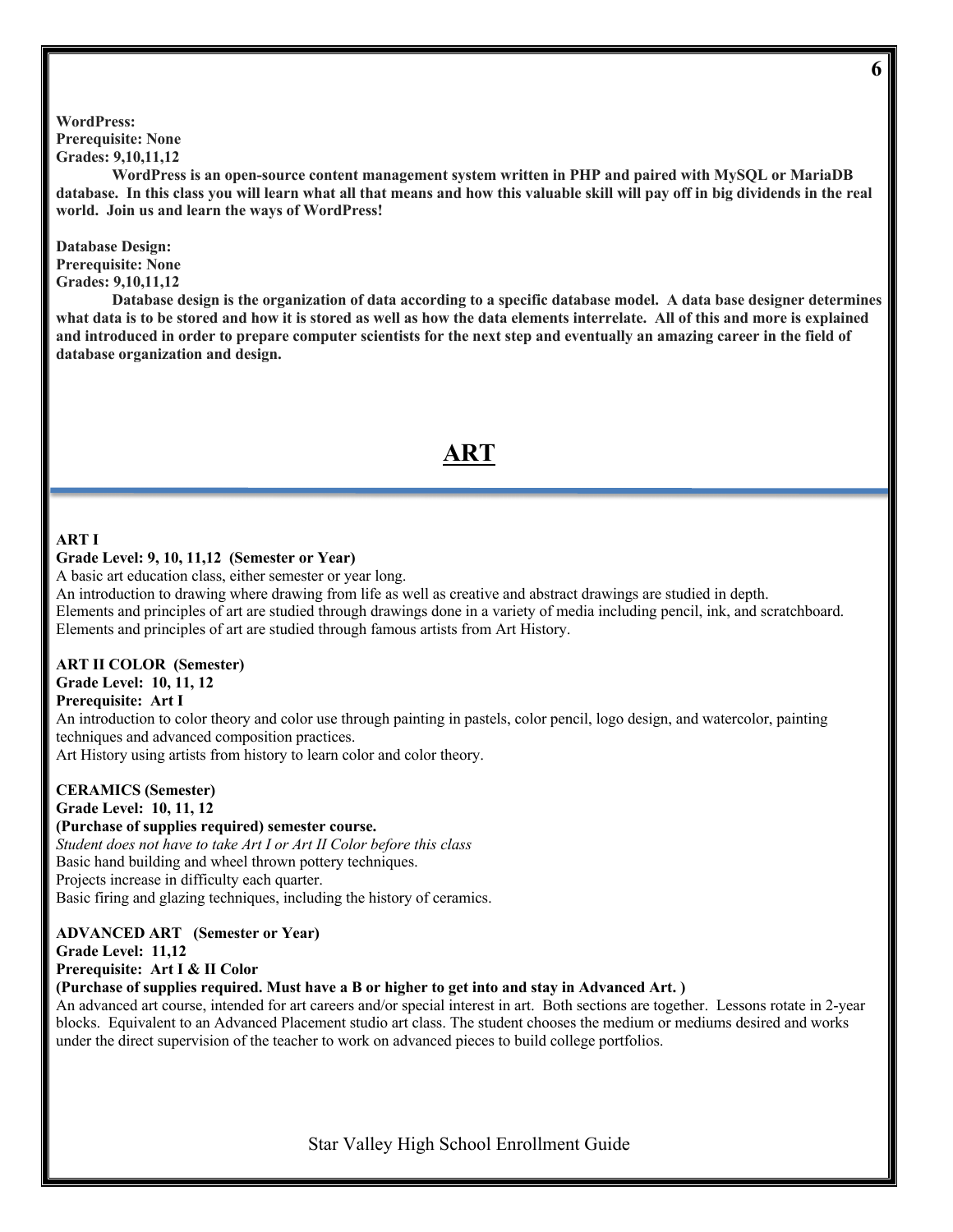#### **AP ART (Year) Grade Level:12 Prerequisite: Art III/IV**

AP Studio Art is a year long very rigorous class that gives students the opportunity to earn college credit if willing to put in the time and effort on a college level. The AP Studio Art portfolio is designed for students who are seriously interested in the practical experience of art. AP Studio Art is not based on a written exam; instead, students submit portfolios for evaluation at the end of the school year. The cost to submit the portfolio is approximately \$100.

Students will explore drawing issues including line quality, light and shade, rendering of form, composition, surface manipulation, the illusion of depth and mark-making through a variety of means, such as drawing, painting or mixed media.

#### **GRAPHIC DESIGN (Illustrator) (Semester)**

#### **Grade Level: 10,11,12**

This class is a graphic design class that will focus on the Adobe Suite and particularly Adobe Illustrator. There is a vast array of employment opportunities if one is versed in this program. This class will help students problem solve, create, and get a good basic, students will also gain an understanding of digital citizenship, the design process, elements and process of design, color theory and typography.

#### **GRAPHIC DESIGN (Photoshop) (Semester) Grade Level: 10,11,12**

This class will be an introduction to the software Adobe Suite and particularly Adobe Photoshop. This class is a graphic design class that will focus on the Adobe suite. It will prepare kids for further use of this software in various pathways. There is a vast array of employment opportunities if one is versed in this program. This class will help students problem solve, create, and get a good basic, students will also gain an understanding of digital citizenship, the design process, elements and process of design, color theory and typography.

#### **PHOTOGRAPHY I (Semester)**

#### **Grade Level: 12**

An introduction to digital still photography with emphasis on composition, quality, and themes. The class also works with computer programs such as Photoshop, iPhoto, iMovie, iTunes, and iDVD.

## **BUSINESS**

#### **INTRO to ACCOUNTING (Semester)**

#### **Grade Level: 9,10, 11, 12**

Accounting is the language of business. After completing this course, you will have a major advantage when taking college accounting and possess the skills necessary for entry-level accounting and bookkeeping careers. During this course we will study the accounting cycle while completing accounting tasks for a service business organized as a proprietorship. The final project in the course is a real-life simulation completed manually. Throughout the course students will also be exposed to Quickbooks, the #1 rated small business accounting software.

#### **QUICKBOOKS (Semester)**

#### **Grade Level: 10, 11, 12**

Accounting is the language of business. After completing this course, you will have a major advantage when taking college accounting and possess the skills necessary for entry-level accounting and bookkeeping careers. During this course, we will review the accounting cycle for a service business organized as a sole-proprietorship. Students will then apply basic accounting principles using, with the opportunity to earn a certification in, Quickbooks Online, the #1 rated small business accounting software.

CERTIFICATION: Google Suite Certified

Star Valley High School Enrollment Guide

**7**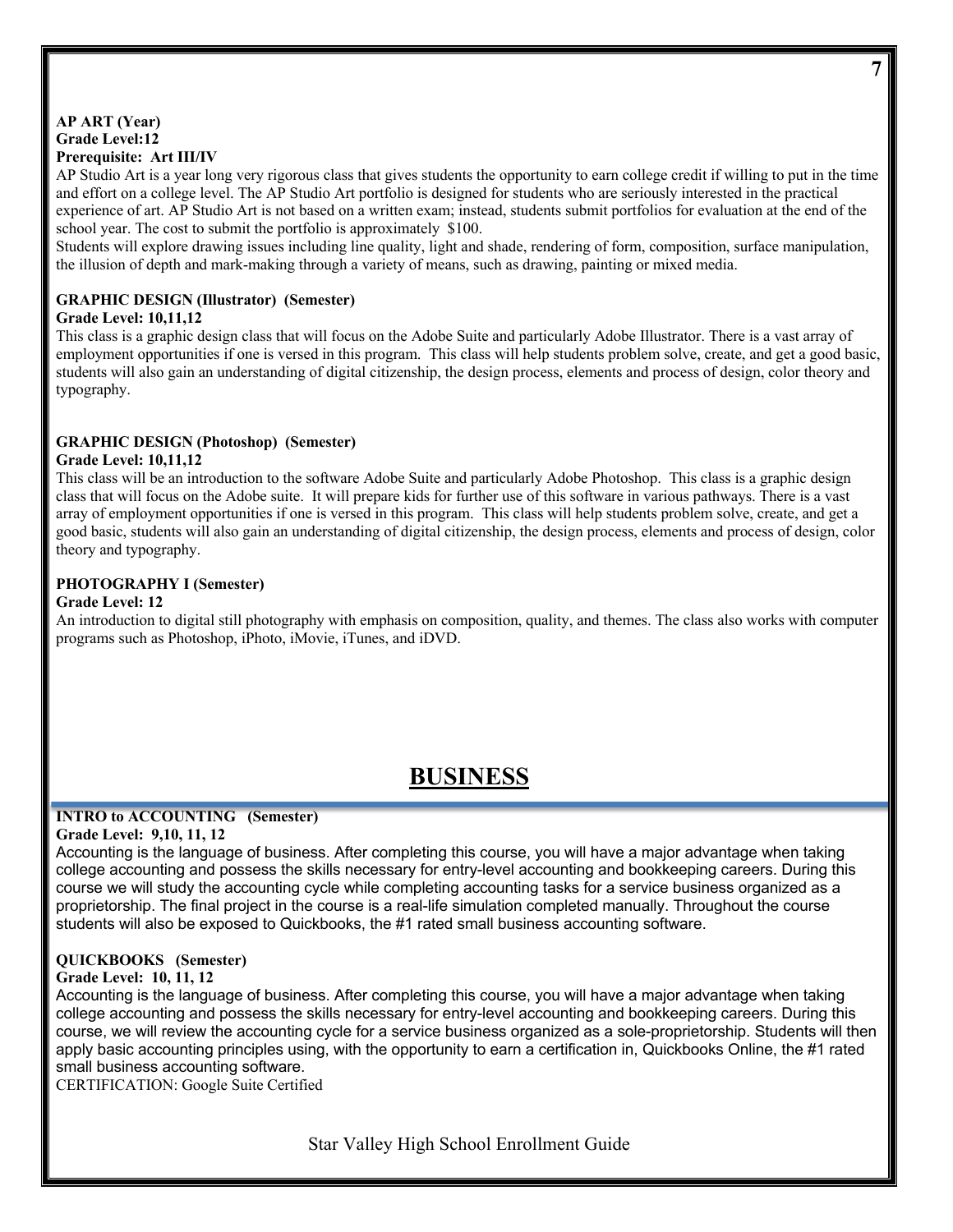#### **COMPUTERS INFORMATION SYSTEM (Semester)**

#### **Grade Level: 10,11,12 (College Credit)**

In this introductory computer course, students will learn the functions of the computer and common software packages widely used in today's world. Students will participate in discussions and will complete activities using word processing, spreadsheet, database, and presentation software. Topics such as the following will be included: hardware, software, operating systems, communications, networks, information systems, database management, buying computers, and workplace issues. Students can earn three college credits from Western Wyoming. (Keyboarding skills strongly recommended.)

#### **STARTING YOUR OWN BUSINESS (Semester)**

#### **Grade level: 9,10,11,12**

This course is project based and teaches the basics of planning and launching a business. Whether interested in creating a money-making business or a nonprofit to help others, this course provides the core skills needed to succeed. Students learn about real-life teen entrepreneurs, characteristics of successful entrepreneurs, pros and cons of selfemployment, and how to attract investors and manage expenses. Students learn how to generate business ideas; create a business plan, mission and vision; and promote and market a company. Students will learn about setting personal visions and goals, sales stages, opportunities and strategies, planning and budgeting, and interpersonal communication in the workplace. The course includes projects on establishing a business, marketing and operating plans, creating marketing and advertising materials, financial planning and creating a business plan.

#### **PERSONAL FINANCE (Semester)**

#### **Grade Level: 9, 10**

This course will cover the basics of managing money for a teenager and is geared toward freshmen and sophomores. Students will do real world financial math every day in class along with units on saving, budgeting, keeping a checking account including on-line banking and debit cards, credit and credit cards, assets vs liabilities and much more. As students begin to make their own money, this class will give them the knowledge of what to do with it in order to prepare for the financial future.

#### **MILLIONARE CLUB (Semester)**

#### **Grade Level: 11, 12**

This course is geared toward juniors and seniors preparing to graduate, enter the real world and manage their own money. Units covered consist of paychecks and taxes, a college and family budget, saving and investing including a simulated stock market game, purchasing a car and home and the credit industry. Guest speakers on car insurance, renting contracts, banking smart and safe, and investing. This course can help prepare students better for the next level as they begin their own financial journey.

#### **Certification: Foundations of Personal Finance**

## **FAMILY AND CONSUMER SCIENCE**

#### **CHILD DEVELOPMENT**

#### **Grade Level: 9, 10, 11, 12**

This child development course will build a positive understanding of children's growth and development as well as a solid foundation of parenting skills. Topics of study include responsibilities of parenting, building strong families, pregnancy and childbirth, and the physical, emotional, social, and intellectual development of children from birth to age 6. Child development students will learn theories of child development and growth as well as techniques to use when working with young children through class activities, presentations, discussion, videos, guest speakers, and field trips.

Star Valley High School Enrollment Guide

**8**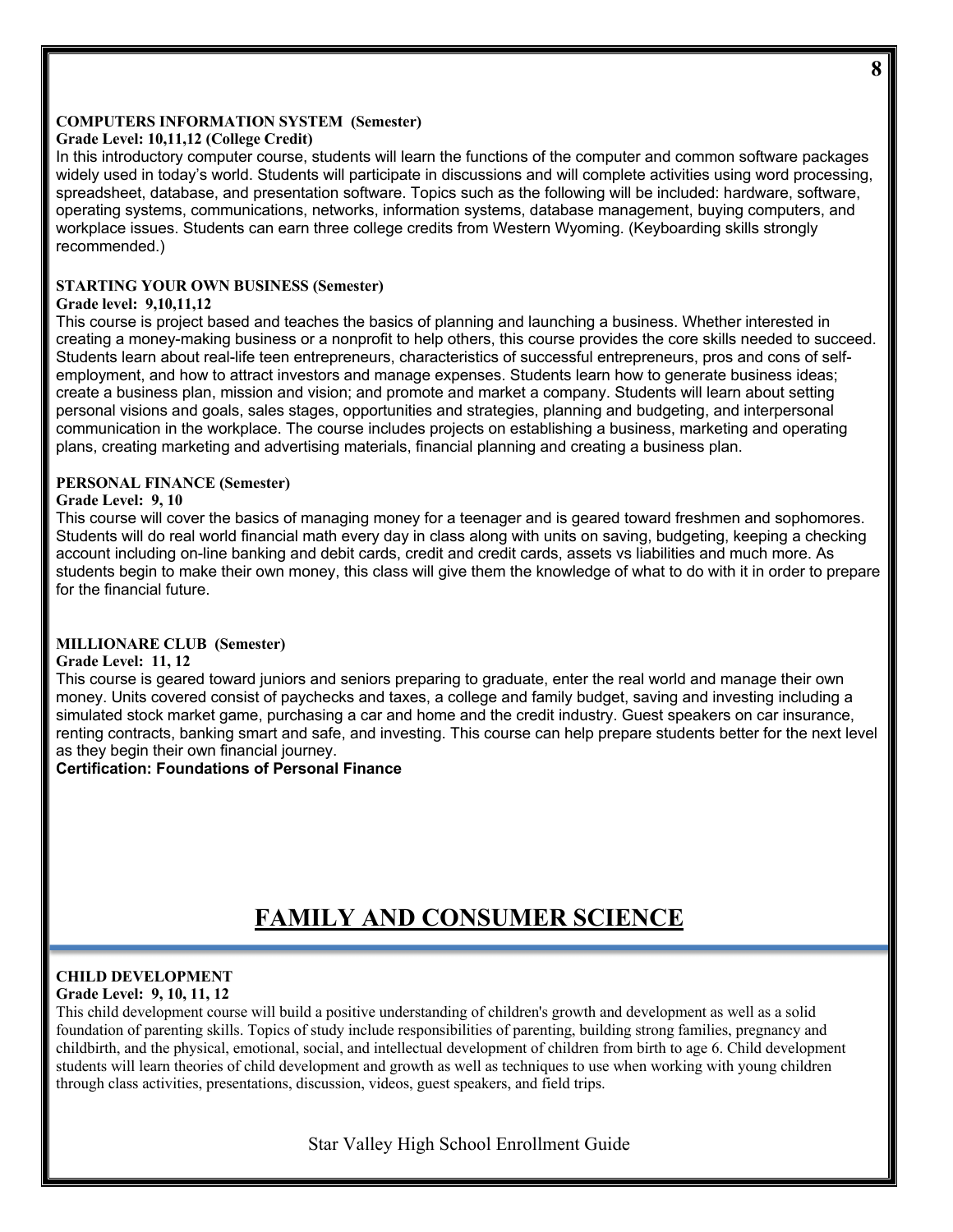#### **EARLY CHILDHOOD EDUCATION (Semester)**

#### **Grade Level: 9, 10, 11, 12**

#### **Prerequisite: Child Development**

This course introduces students to career opportunities related to early childhood education through instruction and hands-on lab experiences. Topics of study include providing early care and education of young children, approaches to teaching and learning, developmentally appropriate practice and planning a safe and healthy learning environments.

#### **TEACHING PROFESSIONS (Semester)**

#### **Grade Level: 9, 10, 11, 12**

#### **Prerequisite: Child Development**

This course presents a comprehensive introduction about how to become a teacher in today's society. Students will explore the responsibilities and rewards of being a classroom teacher through class activities, presentations, discussion, videos, guest speakers, and field trips. Topics include types of learners as well as how humans develop physically, intellectually, and socio-emotionally. In addition, instructional methods necessary to address these factors are covered.

#### **FOODS (Semester)**

#### **Grade Level: 9, 10, 11, 12**

Foods class includes basic instruction in the following units as they relate to choices for a wellness lifestyle:

- Getting organized and started in the kitchen
- Measurements, equivalents, kitchen math, and budgeting
- Use of technology and equipment
- Cookies, cakes, candy, and pastry
- Grains, yeast, and quick breads
- Preparing simple meals featuring cuisine's from America and around the world

#### **CULINARY ARTS I (Sem/Yr)**

## **Grade Level: 10,11,12**

#### **Prerequisite: Foods**

**Course Description**: This course is designed to introduce students to the food service/culinary arts industry and prepare them to enter jobs in food service. Students will have the opportunity to learn and practice safety and sanitation procedures, and use and maintain commercial food service equipment. Experience in hosting will also be a major portion of the class and they will perform quantity food preparation as it relates to catering, bakery, restaurant, and hospitality. We will have the opportunity to present hospitality rooms during sports invitation's throughout the year. Attendance at these events is mandatory.

#### **CULINARY ARTS II, (Sem/Yr)**

#### **Grade Level: 10,11,12**

#### **Prerequisite: Completion of Culinary I**

Students will continue to develop skills for the restaurant and hospitality industry and lodging fields. Students will have the opportunity for a paid work experience, mentoring with chefs for the semester. Students will refine their culinary skills in the areas of commercial baking including but not limited to yeast breads, cakes, pastries, and pies. Students will develop menus and marketing and sales procedures for running their own restaurant. Students will work independently and in small groups incorporating grades 11 & 12 according to the Wyoming State Standards for the 11th grade. Competencies to be completed for certificates are: Hospitality rooms will be required-common assessments

**9**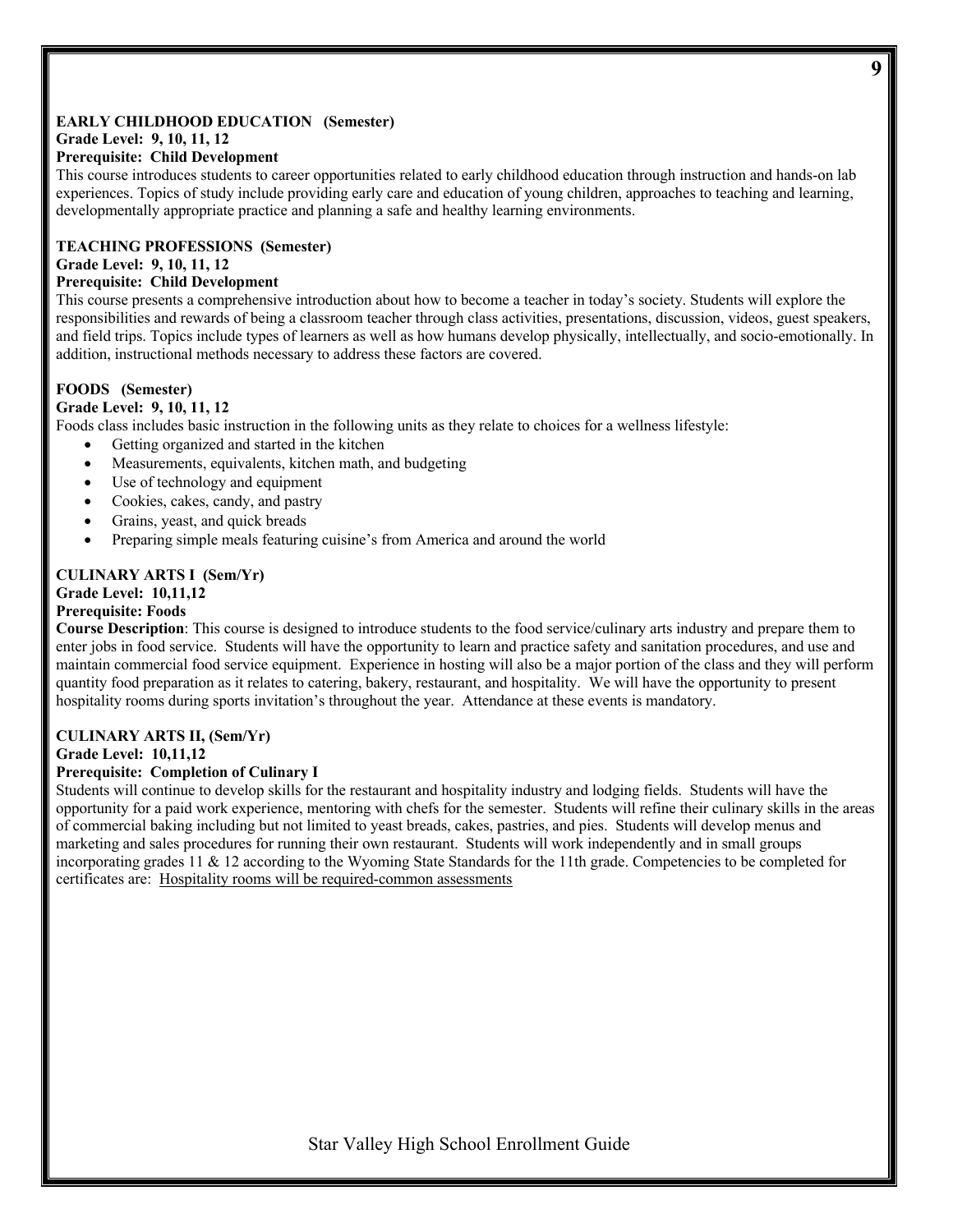## **FOREIGN LANGUAGE**

#### **AMERICAN SIGN LANGUAGE I (Year) Grade Level: 9,10,11,12**

#### **Prerequisite: 3.25 GPA (Hathaway Approved)**

American sign Language (ASL) is a true language that is used with in the deaf community. This course will introduce students to basic expressive and receptive skills in American Sign Language (ASL), including conversation strategies, body language, facial expressions, and finger spelling. Students will build their vocabulary, linguistic features, and continue to study deaf culture. Students who complete this course should be able to produce 3000 words with signs learned in class, along with having an awareness of deaf culture.

#### **AMERICAN SIGN LANGUAGE II (Year)**

#### **Grade Level: 10, 11,12**

**Prerequisite: 3.25 GPA (Hathaway Approved)** This course designed to build and perfect your receptive and expressive language ability. You will learn to an advanced level vocabulary, and structure of the language. Students will learn more vocabulary as well as: Locating Things Around the House, Complaining, Making suggestions and Requests, Exchanging personal information about life events, Describing and Identifying Things (Detailed use of Classifiers), Talking about Weekend, Continued work on fingerspelling at a faster speed, both expressively and receptively. Watch DVD's that are signed at natural "deaf" speed and answer questions to check for understanding.**)**

#### **AMERICAN SIGN LANGUAGE MUSIC (Year) Grade Level: 9,10,11,12**

#### **Prerequisite: 3.25 GPA (Hathaway Approved)**

American Sign Language (ASL) is the language that is used within the Deaf Community. This course will introduce students to a new song every week. Students will learn the vocabulary for each song, as well as the appropriate facial expressions, body language and include the non-manual markers. Students will also learn how to correctly use their space to set up each song to create the picture in ASL. Students will learn how to role shift to make their signing more understandable for the deaf community. This is a fun class for anyone that enjoys music and wasn't to learn to sign in ASL.

#### **SPANISH I (Year)**

**Grade Level: 9, 10, 11,12** 

#### **Prerequisite: none**

Introduction to the Spanish Language and culture with a focus on developing communication skills about high-interest, high-utility situations.

#### **SPANISH II (Year)**

**Grade Level: 10, 11, 12 Prerequisite: Spanish I** A continuation of Spanish, vocabulary, and expanding ability and exposure to Spanish.

#### **SPANISH III 1010 & 1020 (Year)**

**Grade Level: 11, 12 Prerequisite: Spanish I & II 4 Concurrent College Credits**  Continue skill development in Spanish. College credit course through WWCC, which currently uses "Mosaicos" including preterite, imperfect, future tenses.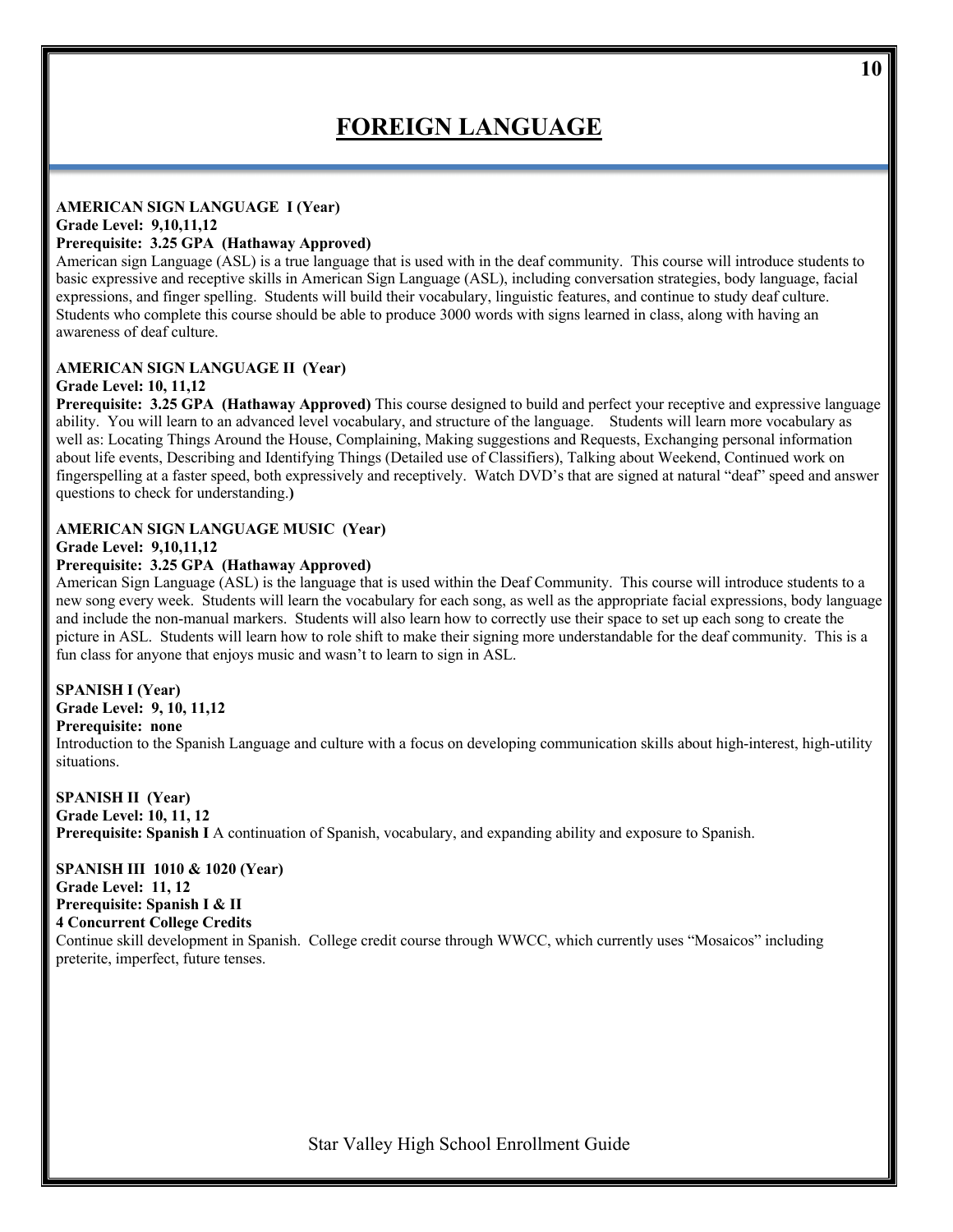# **ENGLISH**

| <b>ENGLISH I</b> (Year)                                                                  |
|------------------------------------------------------------------------------------------|
| <b>Grade Level: 9</b>                                                                    |
| <b>Prerequisite: None</b>                                                                |
| <b>First Semester: (IA)</b>                                                              |
| Goals:                                                                                   |
| To read and demonstrate comprehension in a variety of ways                               |
| To review and apply grammar and mechanics                                                |
| To implement the writing process using the Six Traits of Writing                         |
| To acquire library and research skills                                                   |
| To use effective oral skills in discussing literature                                    |
| To write an essay comparing and contrasting heroes.                                      |
| To trace the development of themes, characters, or literary elements /devices            |
| To connect literature with current issues                                                |
| <b>Second Semester; (IB)</b>                                                             |
| To read and demonstrate comprehension in a variety of ways                               |
| To review and apply punctuation and usage                                                |
| To use the Six Traits of Writing in literature-based compositions                        |
| To develop communication skills through oral presentations                               |
| To compose a short story                                                                 |
| To evaluate the author's purpose, techniques, and effectiveness                          |
| To use inferences to discover meaning                                                    |
|                                                                                          |
| <b>ACCELERATED ENGLISH I</b> (Year)                                                      |
| Grade Level: 9                                                                           |
| Prerequisite: Cumulative GPA of 3.25 Cumulative or an A average in English.              |
| <b>First Semester: (IA)</b>                                                              |
| To introduce intermediate grammar and usage skills                                       |
| To implement advanced thinking skills in the writing process                             |
| To acquire library and research skills                                                   |
| To write compare/contrast, persuasive, and expository essays.                            |
| To trace in depth the development of themes, characters or literary                      |
| elements/devices in literature                                                           |
| To connect literature with current issues                                                |
| To analyze the author's development of a literary theme or use of                        |
| a literary device in an appropriate essay form                                           |
| To recognize the cultural influences that has changed fundamental values such as heroism |
| <b>Second Semester: (IB)</b><br>Goals:                                                   |
| To develop advanced punctuation and usage skills                                         |
| To develop literature-based expository and personal writing skills                       |
| To evaluate the author's purpose, techniques and effectiveness                           |
| To use inferences to discover meaning                                                    |
| To write a well-crafted short story with conflict, character development,                |
| setting and theme                                                                        |
| To integrate concepts and ideas to enhance oral and written expression                   |
|                                                                                          |
|                                                                                          |
|                                                                                          |
|                                                                                          |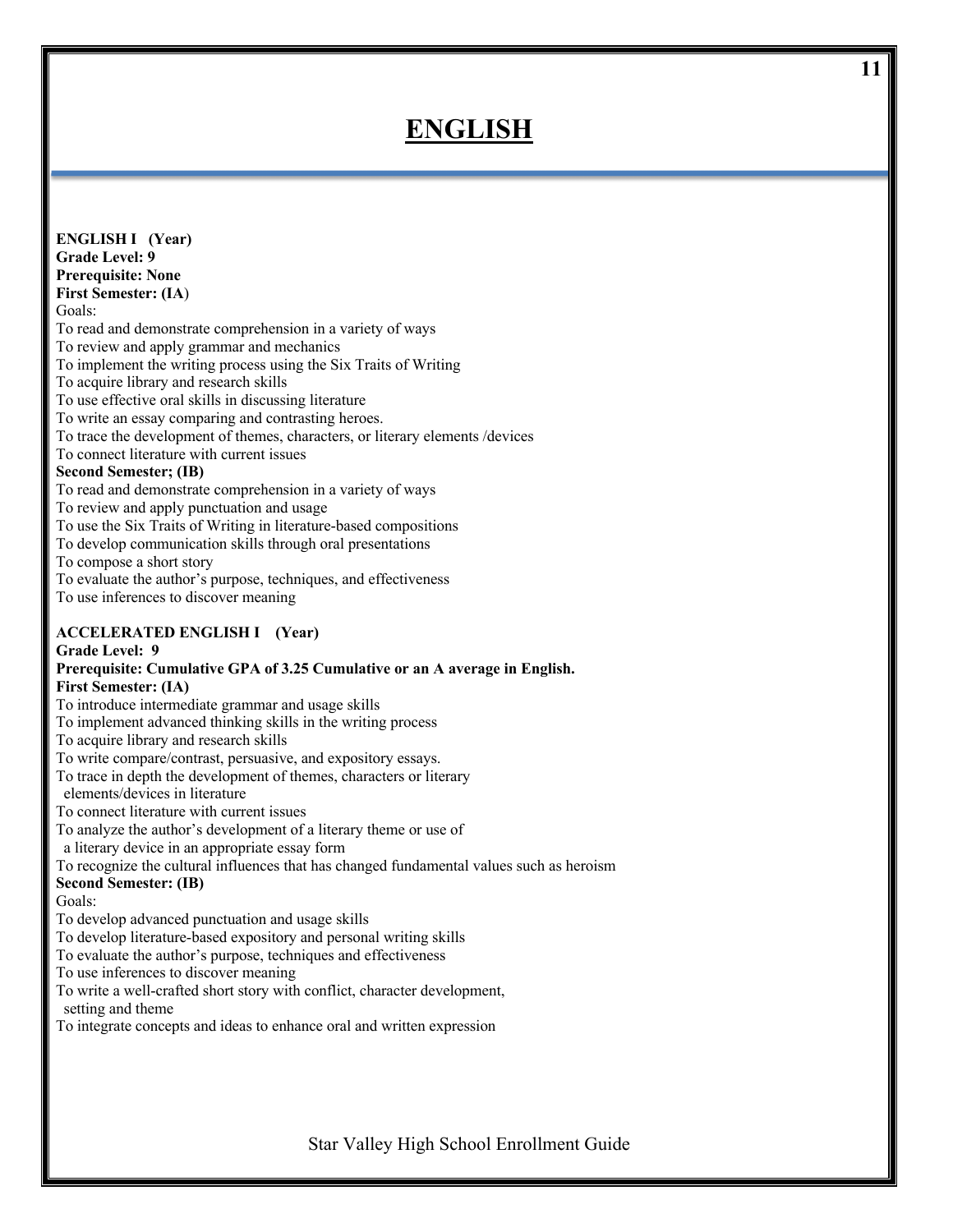#### **ENGLISH I INTENSIVE (Year) GRADE LEVEL: 9 SPECIAL PLACEMENT AND TEAMED WITH LITERACY** I **First Semester:**

Goals:

To read and demonstrate comprehension in a variety of ways

To implement the writing process using the Six Traits of Writing

To review and apply grammar and mechanics

To acquire library and research skills

To use effective oral skills in discussing literature

To analyze plot, character, and story elements

To make connections to literature

#### **Second Semester**

Goals

To read and demonstrate comprehension in a variety of ways To use the Six Traits of Writing in literature-based compositions To review and apply punctuations and usage To develop communication skills through listening and speaking activities To use inferences to discover meaning To trace the development of themes, characters, and story elements in literature

**ENGLISH II (Year) Grade Level: 10 Prerequisite: None First Semester IIA** 

Goals:

To review, refine, and implement basic writing conventions

To recognize and respond to literary elements, human values, and cultural significance of drama and the novel

To develop communication skills through an oral interpretation of a dramatic piece

To develop communication skills through a literature-based oral presentation

To make and support a claim using research, organization, and logic

To speak and listen through a variety of activities

**Second Semester IIB**

Goals:

To develop and implement writing skills using effective sentence fluency

To read and responding to literature on the literal, figurative, and personal level

To implement the Six Traits of Writing in a personal narrative

To implement imagery and figurative language in poetry and prose

To speak and listen through a variety of activities

#### **ACCELERATED ENGLISH II (Year)**

#### **Grade Level: 10**

**Prerequisite: Cumulative GPA of 3.25 Cumulative or A average in English First Semester IIA** 

To discover, trust, and express voice and independent thought

To implement advanced thinking skills in writing

To introduce advanced usage and writing skills

To recognize, analyze, and respond to literary elements, human values, and cultural

significance of drama and the novel

To develop advanced communication skills through an oral interpretation of a dramatic piece

To develop advanced communication skills through a literature-based oral presentation

To make and support a claim using advanced research, organization, logic, and rebuttal

To speak and listen through a variety of activities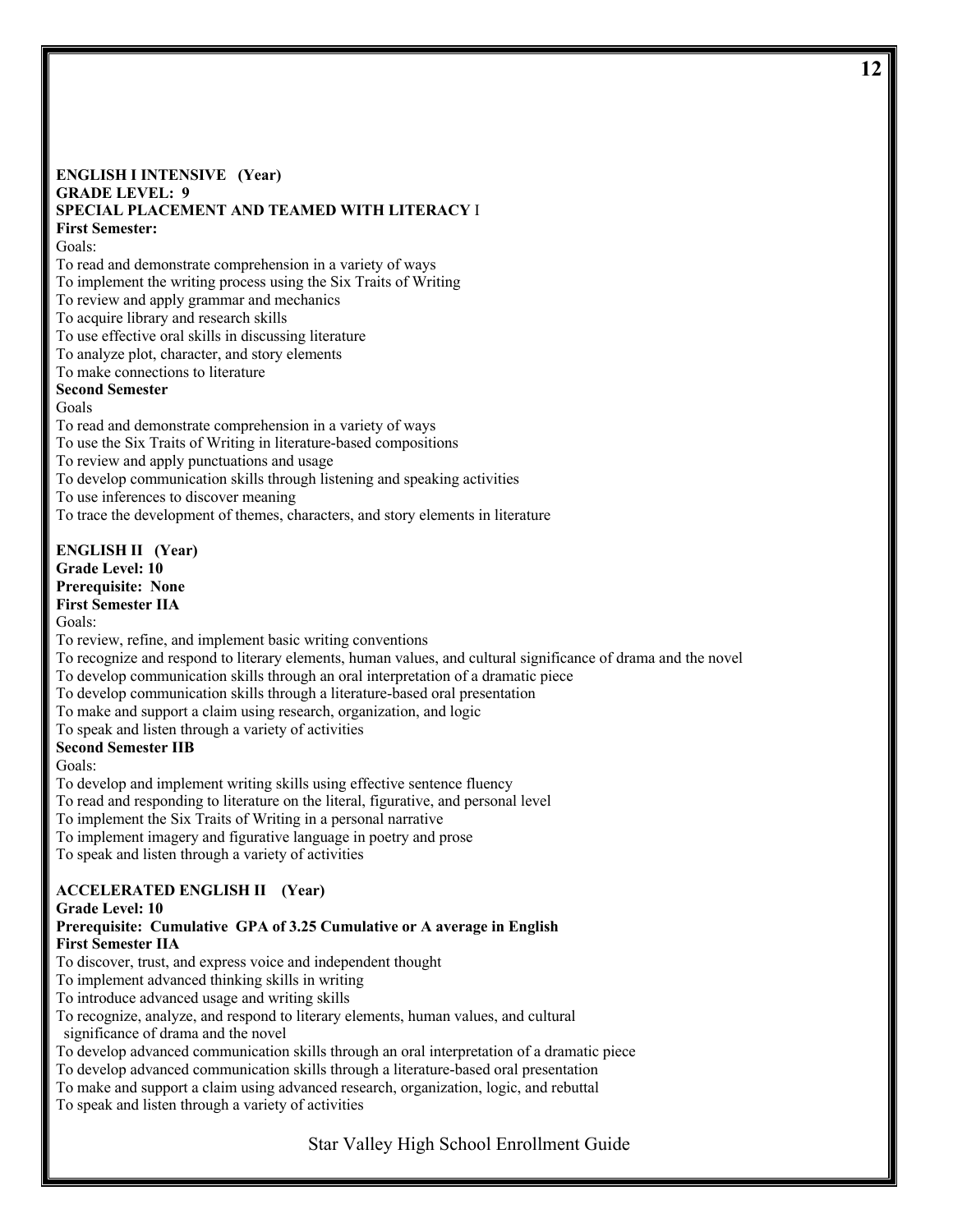#### **Second Semester IIB**

Goals:

To expand elements of the Six Traits of Writing in descriptive, informative, and persuasive writing

- To develop and implement advanced grammar skills using effective phrases and compound, complex, and compound/complex sentences
- To read and responding to literature on the personal, figurative, and analytical level
- To recognize and implement voice, imagery, and figurative language in poetry and prose

To speak and listen through a variety of activities

#### **ENGLISH III (Year)**

**Grade Level: 11** 

**Prerequisite: none**

#### **First Semester: (IIIA)**

Advanced Writing and American Literature before 1860

To refine advanced writing skills through complex sentence structure, depth of content, word and mechanical accuracy

To respond to the historical, social, and cultural significance of American literature

#### **Second Semester: (IIIB)**

Advanced Writing and American Literature after 1860

To discover and respond to the historical, social, and cultural significance of American Literature.

To generate, structure, and support a proposal through essay and persuasion

To demonstrate proper writing techniques and expand verbal and written language skills

Special emphasis will be placed on advanced writing skills.

#### **ACCELERATED ENGLISH III (Year)**

## **Grade Level: 11**

**Prerequisite: Cumulative GPA 3.25 or A average in English.**

## **College Preparation**

**First Semester IIIA**

Advanced Grammar and Analysis of American Literature before 1860 Goals:

To review and refine advanced writing skills through complex sentence structure, word and mechanical accuracy, and usage . To expand verbal and written language skills.

To review and refine advanced grammar skills.

To apply higher-level thinking skills in the analysis of literature.

To discover and respond to the historical, social, and cultural significance of American Literature before 1860

(This class will read approximately 600 pages from all genres of literature)

#### **Second Semester IIIB**:

Advanced Grammar, Writing, Literature, and ACT/PAWS Preparation Goals:

To refine advanced writing skills through depth of content, structure, and word and mechanical accuracy

To discover and respond to the historical, social, and cultural significance of American

Literature after 1860

To expand verbal and written language skills

To review and refine advanced grammar skills

To prepare students to take the ACT, PAWS, COMPAS Test

(This class will read approximately 450 pages from all genres of literature)

**ENG. IV: HONORS ENGLISH IV (ENGLISH 1010) (Year) Grade Level: 12 Prerequisite: Teacher recommendation, ACT of 23 (English & Reading), or score of 75 on Compass Test (English & Reading), and a minimum GPA of 3.25. 3 / 3 Credits Concurrent Enrollment First Semester English 1010- 3 college credits**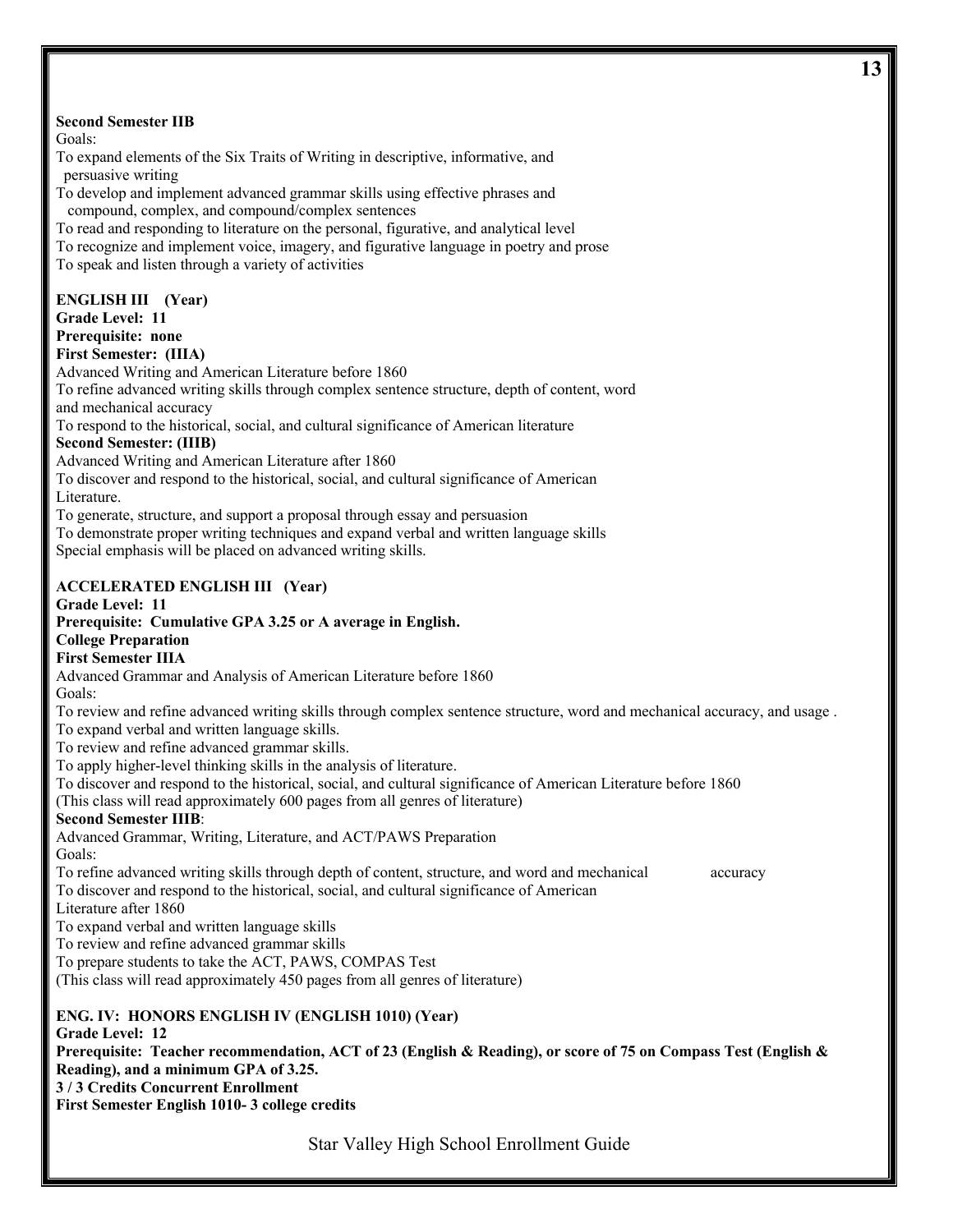This is a college class. A student may receive 3 semester hours of college credit free of charge, from WWCC by completing the class with a C or better. The course title is English 1010: English Composition I. This freshman (college) English course is designed to develop writing skills. The course has two objectives: (1) for students to understand the various stages of the writing process, such as pre-writing, revising, and proofreading, and (2) for students to write clear, well essays organized with attention to grammar/mechanics.

#### **Second Semester English 1020- 3 college credits**

Prerequisite: Teacher recommendation, ACT of 23 or score of 75 on Compass Test, and completing English 1010 (first semester) with a C or better

Grade Level: 12

This is a college class. A student may receive 3 semester hours of college credit free of charge, from WWCC by completing the class with a C or better. The course title is English 1020: English Composition II. This course is a continuation of English I, this course emphasizes writing, research, and analytical reading.

### **ENGLISH IV (Year)**

#### **Grade Level: 12**

English IV is available in two sections, I and II. Students may take either section for a semester only or enroll for a full year by taking both. English IV students will seek to explore the major facets of several of the world's most popular genres, from Science Fiction to Western Lit to Romanticism.

Through the study of literature and film, the class will become familiar with the elements that characterize these genres. The class will also look at the ways in which the types of literature overlap and come together. Additionally, the class will serve as a forum for student writers to produce and share their own creative writing in the style of one of the genres we study.

#### **YEARBOOK (Year)**

### **Grade Level: 10, 11, 12**

#### **Prerequisite: Teacher recommendation**

In this class, students will participate in the creation of a school yearbook utilizing writing skill, word processing, desktop publishing software, design elements, and digital photography.

#### **NEWSPAPER (Year)**

### **Grade Level: 10, 11, 12**

#### **Prerequisite: Teacher recommendation**

In this class, students will participate in the creation of a student newspaper utilizing writing skill, word processing, desktop publishing software, design elements, and digital photography.

#### **MOVIES AND MEDIA (Semester)**

#### **Grade Level: 9, 10, 11, 12**

Movies and Media could be known as film appreciation and is intended as a journey through the world of film, for a sampling of the thought and accumulated critical opinion that forms the basis of what makes films great, as art or culturally important dramatic works.

If you love film, here you can learn more about film-analysis, discussion of film, and the basic language and elements of filmmaking. This course will help you learn to form educated opinions that will hopefully make your enjoyment of the film medium deeper.

#### **LITERACY LAB**

**Grade Level: 9**

#### **Prerequisite: Counselor placement –teamed with Intensive English I**

This class is designed for students who need intensive instruction in basic reading skills. The Read 180 program, which is prescriptive and individualized at each student's instructional level, is the core curriculum. This program includes instruction in comprehension, vocabulary development, spelling, and fluency.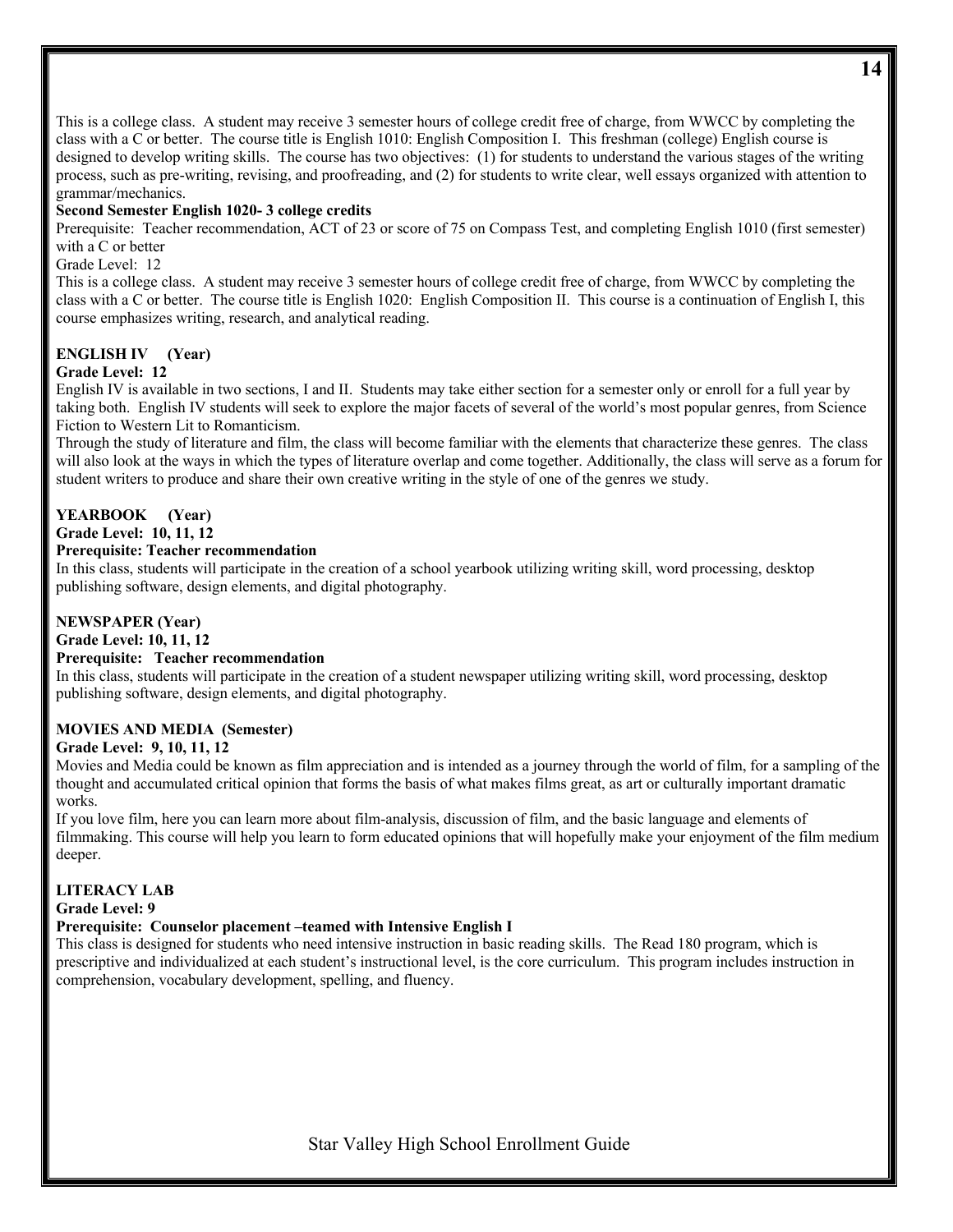## **MATHEMATICS**

## **MATH ESSENTIALS (Year) (Pre-Algebra)**

## **Grade Level: 9,10, 11, 12**

#### **Prerequisite: Teacher Recommendation Only**

This is a one-semester course studying pre-algebraic concepts and is a remedial and preparatory class for Algebra 1 and will introduce equations and inequalities, linear equations and functions, linear systems and matrices, quadratic functions and factoring, polynomials, rational exponents and radical functions and basic statistics. TI-84 Plus Silver graphing calculator is required.

#### **\ALGEBRA I (Semester)**

#### **Grade Level: 9, 10,11,12**

This is a one-semester course studying simplifying of expressions, order of operations, real number properties, solving equations, graphing and solving systems of equations and inequalities, applying rules for exponents, factoring polynomials and simplifying square roots this class meets every day. **Graphing Calculator is required**

#### **ALGEBRA I INFORMAL (Semester) Teacher recommendation only.**

#### **Grade Level: 9, 10,11,12**

This is a one-semester simplified course studying the simplifying of expressions, order of operations, real number properties, solving equations, graphing and solving systems of equations and inequalities, applying rules for exponents, factoring polynomials and simplifying square roots this class meets every day. **Graphing Calculator is required**

#### **GEOMETRY (Semester)**

#### **Grade Level: 9,10, 11, 12**

#### **Prerequisite: Algebra I**

This is a one-semester course studying points, lines, planes, angles, polygons, deductive and inductive reasoning, congruent and similar triangles, angle and side relationships within triangles, right triangle relationships, quadrilateral, properties of circles, finding perimeter and area of plane figures and finding surface area and volume of three-dimensional shapes. Graphing calculator is optional.

#### **GEOMETRY INFORMAL GRADE LEVEL 10, 11 OR 12**

#### **Prerequisite – Algebra 1 Teacher Recommendation only.**

Intended for those who began in Pre-Algebra and are using this class for their Geometry credit and final math credit. This class is not intensive and lasts the whole year this class meets every day. 0.5 Credits

#### **INTENSIVE ALGEBRA II (Semester)**

#### **Grade Level: 10, 11, 12**

#### **Prerequisite: Algebra I & Geometry**

This is a one-semester course studying equations and inequalities, linear equations and functions, linear systems and matrices, quadratic functions and factoring, polynomials, rational exponents and radical functions and basic statistics. TI-84 Plus Silver graphing calculator is required.

#### **FINANCIAL ALGEBRA (Semester)**

#### **Grade Level: 10, 11, 12**

### **Prerequisite: Algebra I & Geometry Teacher Recommendation only.**

This is a one-semester simplified course studying equations and inequalities, linear equations and functions, linear systems and matrices, quadratic functions and factoring, polynomials, rational exponents and radical functions and basic statistics. TI-84 Plus Silver graphing calculator is required.

**INTENSIVE COLLEGE ALGEBRA/ TRIGONOMETRY (Semester)**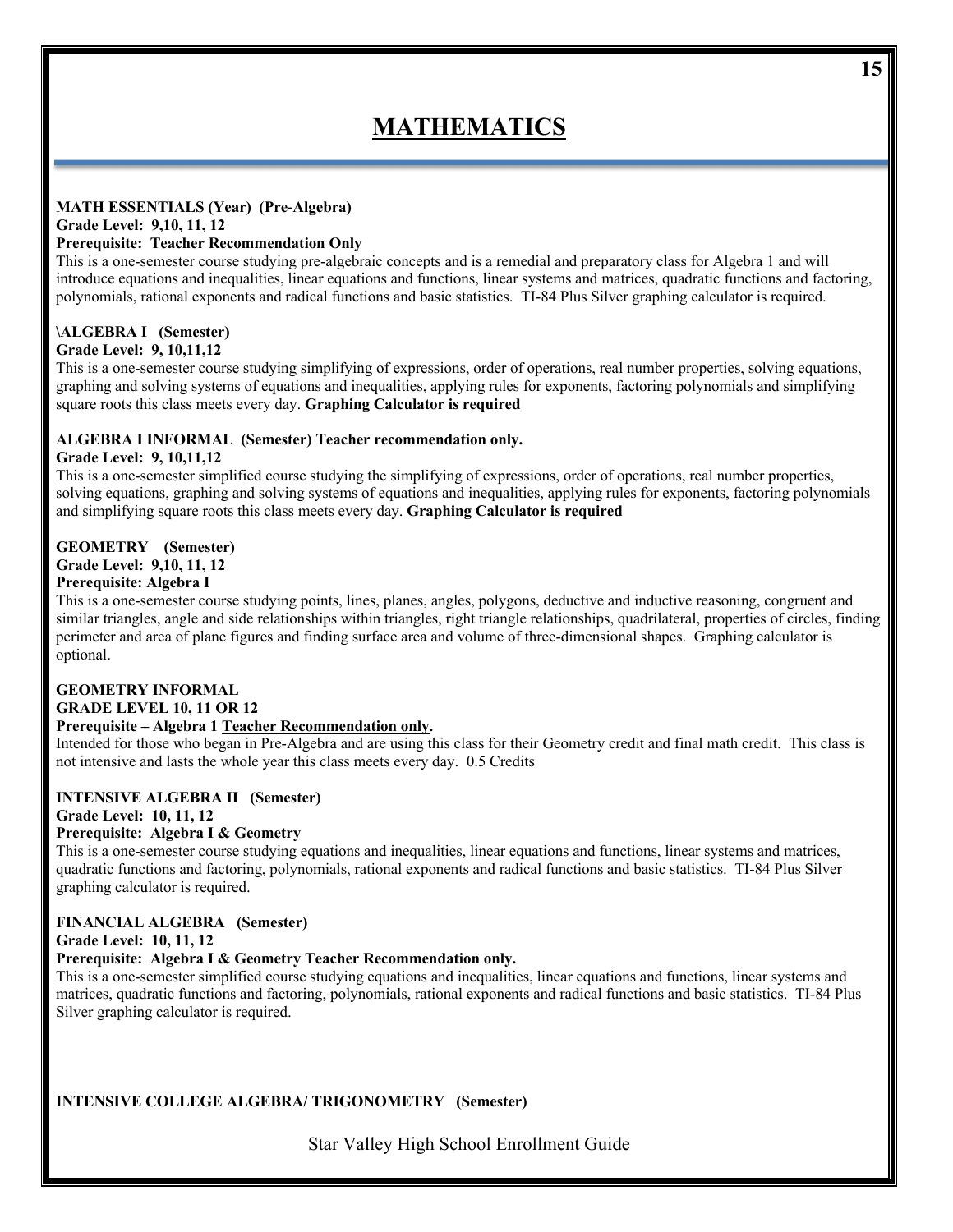#### **16**

#### **Grade Level: 10, 11, 12**

#### **Prerequisite: Algebra II, Geometry**

This course studies the graphs and equations of exponential and logarithmic functions, rational functions, quadratic relations and conic sections, series, sequences, counting methods, probability, data analysis and statistics. TI-84 Plus Silver graphing calculator is required.This course also studies trigonometric relationships within triangles, Cartesian coordinates, the unit circle, graphs of trigonometric functions, vector analysis, trigonometric identities and solving triangles using the laws of sines and cosines. TI-84 Plus Silver graphing calculator is required.

#### **PRE-CALCULUS COLEGE ALGEBRA (Semester)**

#### **Grade Level: 11, 12**

#### **Pre-requisite: College Algebra (23 ACT for College Credit)**

**4 College Concurrent college Credits from USU**

Build on your skills and understanding of College Algebra in this college level class. Improve skills enough to be successful in a college level Calculus class. Topics in clued equations, inequalities, functions and their graphs, polynomial functions, rational functions, conics, exponential and logarithmic functions, systems of equations and inequalities and matrices.

#### **PRE-CALCULUS TRIGONOMETRY (Semester)**

**Grade Level: 11, 12 Pre-requisite: College Algebra** 

#### **4 College Concurrent college Credits (24 ACT for college credit) from USU**

Similar to the High School level Trigonometry. But looking deeper into the problem solving aspects that will be useful in the following calculus courses. Additional topics involving complex numbers, etc. are also learned.

#### **CALCULUS I (Year)**

**Grade Level: 11,12 Prerequisite: College Algebra and Trigonometry Math ACT of 27 or COMPASS test score of 5 OR PRE-CALCULUS CA for 4 College Concurrent college Credits Graphing calculator required** Topics covered: Functions and models Limits and derivatives Rules of differentiation Applications of differentiation and integration

#### **NOT MATH CREDIT**

#### **May be used as Junior/Senior Math (Elective) credit.**

#### **ACT MATH PREP (Semester)**

**Grade Level: 11, 12** 

#### **Prerequisite: Algebra I, Algebra II, Geometry with a C grade or better**

ACT Prep/Review will investigate and solve a variety of mathematical problems similar to those found on the ACT exam. The majority of problems will be from released items on the ACT. Offered for juniors and seniors planning on taking the ACT test. The December ACT will be the final for this class.

## **MUSIC**

*The grade levels listed are general guidelines. Exceptions may be made.*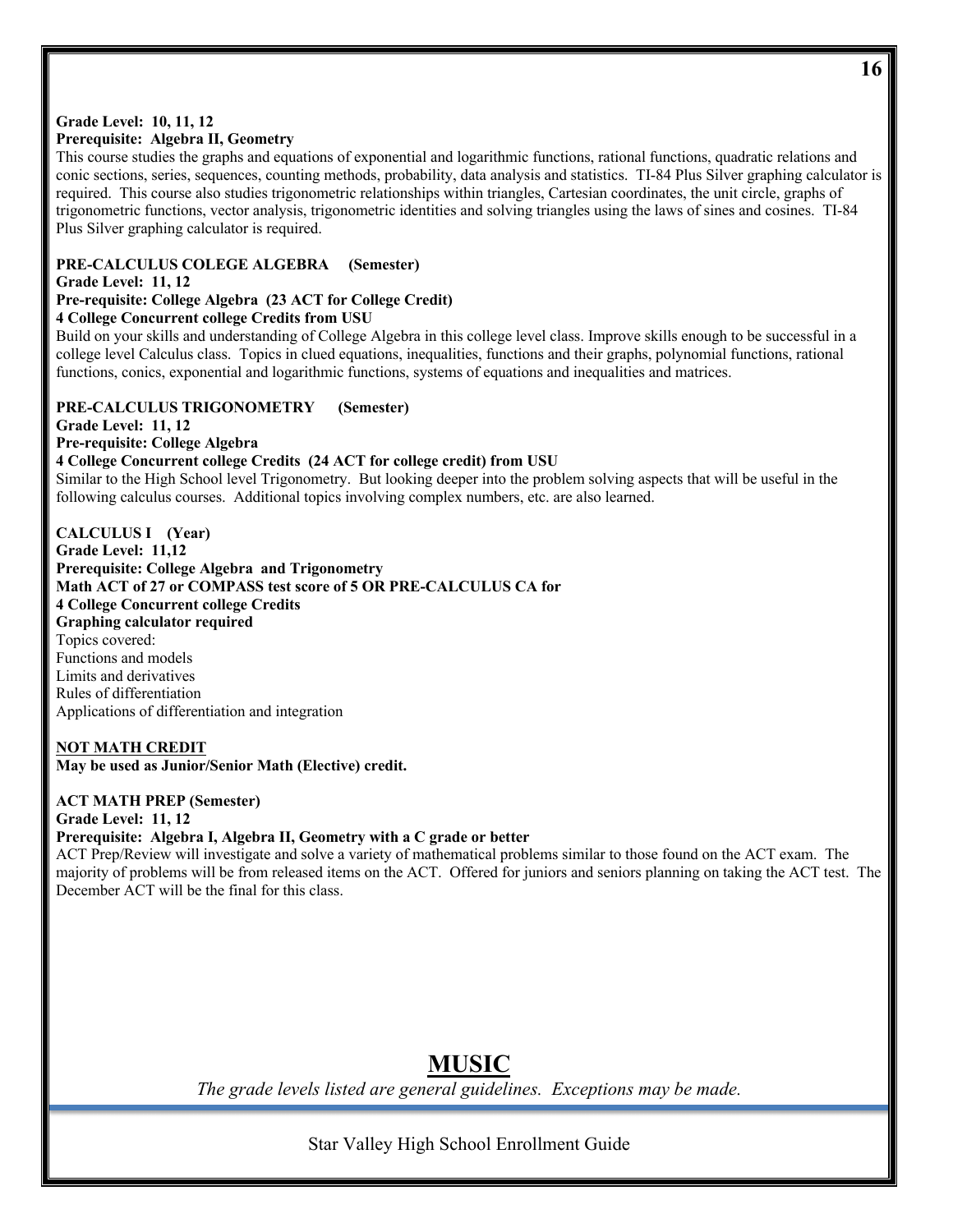#### **MIXED CHOIR (Semester /Year)**

#### **Grade Level: 9, 10, 11, 12**

Students will learn techniques and skills to create and perform while collaborating with others in a choral setting. They will connect music with history, cultures, and society. This is a performance - based course. Some out of school time will be required. Mixed Choir will participate in District Festival.

#### **CONCERT CHORALE (Semester /Year) Grade Level: 10, 11, 12**

#### **Prerequisite: Audition required.**

Students will learn techniques and skills to create and perform while collaborating with others in a choral setting. They will connect music with history, cultures, and society. This is a performance-based course. Concert Chorale will have 5-8 performances a year, will participate in a two-day group tour, District Clinic, All State, and District Festival.

#### **SINGCOPATION (SELECT JAZZ CHOIR) (Semester /Year)**

#### **Grade Level: 10,11,12**

#### **Prerequisite: Audition required.**

Students will learn techniques and skills to create and perform while collaborating with others in a small choral setting. They will connect music with history, cultures, and society. This is a performance-based course. Singcopation will have 15-20 performances a year, will participate in a group tour, District Clinic, All State, Jazz Festival, and District Festival. Students selected for this group may not enroll in Select Girls Choir.

#### **TREBLE TONES (SELECT GIRLS CHOIR) (Semester /Year)**

#### **Grade Level: 10, 11, 12**

#### **Prerequisite: Audition required.**

Students will learn techniques and skills to create and perform while collaborating with others in a small choral setting. They will connect music with history, cultures, and society. This is a performance - based course. Advanced Women's Ensemble will have 15-20 performances a year, will participate in a group tour, District Clinic, All-State, Select Festival, and District Festival. Out of school rehearsal time is required. Women selected for this group may not enroll in Singcopation.

#### **SYMPHONIC BAND Grade Level: 9, 10, 11, 12 (Semester /Year)**

#### **Prerequisite: previous experience in Band**

Students will learn techniques and skills to create and perform while collaborating with others in a concert band setting. They will connect music with history, cultures, and society. This is a performance-based course, including pep band and marching band experiences. Symphonic Band will have 15-20 performances a year, will participate in District Clinic, All State, and District Festival. 2 hours of home practice a week is expected.

#### **JAZZMIN (Semester /Year)**

#### **Grade Level: 10, 11, 12**

#### **Prerequisite: Audition required**

Students will learn techniques and skills to create and perform while collaborating with others in a jazz band setting. They will connect music with history, cultures, and society. This is a performance-based course, including pep band. Jazzmin will have 15- 20 performances a year, will participate in a three-day group tour, District Clinic, All State, and District Festival. 3 hours of home practice a week is expected.

**BEGINNING ORCHESTRA (Semester /Year) Grade level 9, 10 No Previous String Experience**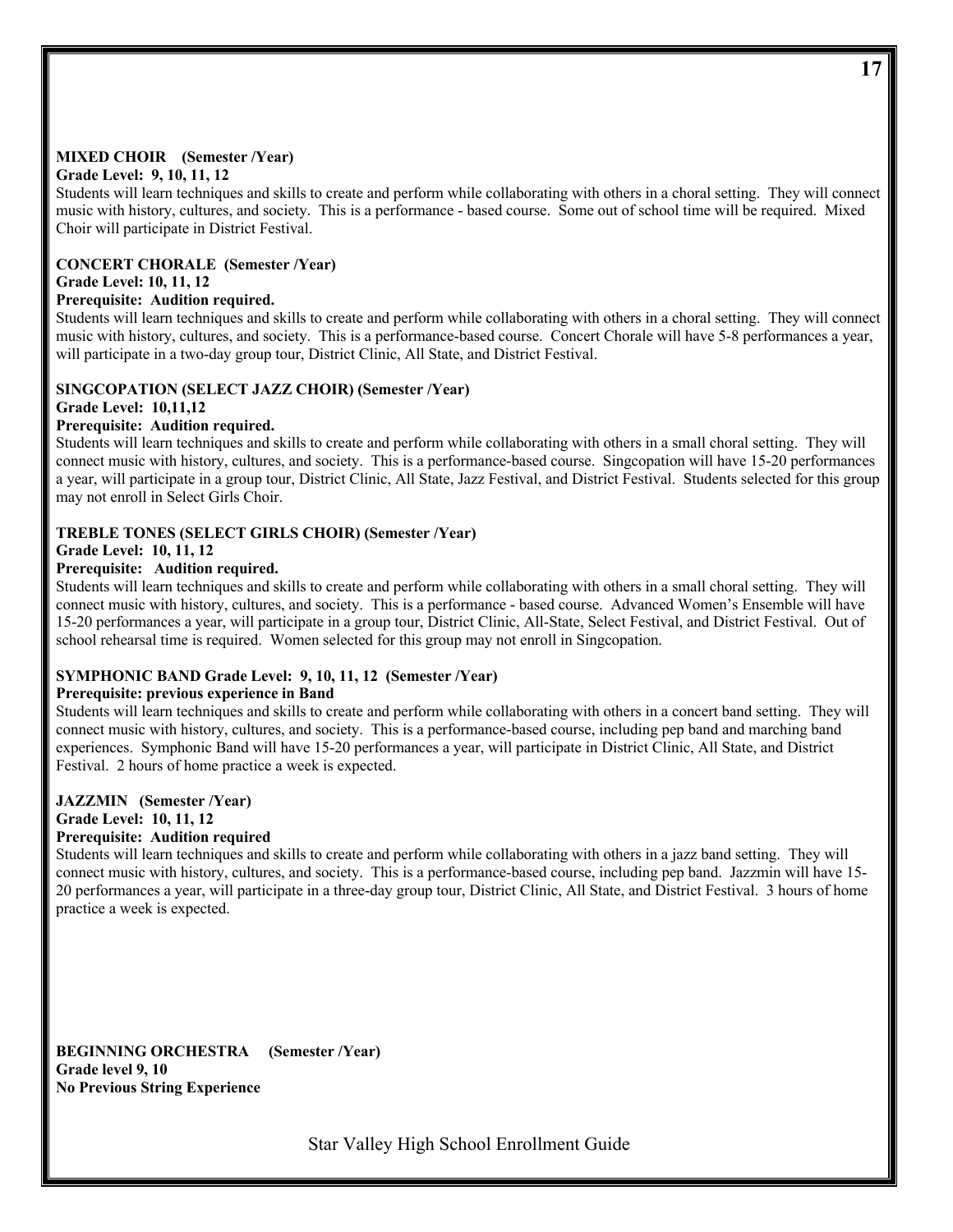Beginning Orchestra is a n introduction to a variety of high school level music including pop, fiddle and classical music. It is also a preparatory orchestra for Concert Orchestra. Students interested in gaining or improving their skills in strings, while enjoying a variety of music would be a good fit for this class.

#### **CONCERT ORCHESTRA (Semester /Year) Grade level 9, 10, 11, 12**

#### **Previous String Experience or Teacher Permission**

Concert Orchestra plays a variety of high school level music including pop, fiddle and classical music. It is also a preparatory orchestra for those interested in auditioning for Chamber Orchestra. Students interested in improving their skills in strings, while enjoying a variety of music would be a good fit for this class.

#### **CHAMBER ORCHESTRA (Semester /Year)**

#### **Grade Level: 10, 11, 12**

#### **Prerequisite: Audition required**

Chamber group performing at all orchestra festivals and trips as well as community performances. Chamber members well be considered members of the concert orchestra. In lieu of being required to enroll in concert orchestra members will learn and perform the concert orchestra music with the concert orchestra as well as their own music. Repertoire will include full group and small group chamber music, all-state auction and state strings in-class preparation and standard repertoire for community events.

#### **MUSICAL PERCUSSION ENSEMBLE: (Semester)**

**Grade Level 9,10,11,12** 

#### **Prerequisite: All students must receive Instructor Approval prior to enrollment.**

This a study of music and it's "real world" application of public performances. Students will rehearse and prepare for performance in the SVHS Marching Braves Drum line and Percussion Ensemble. This class is for First Semester Only.

#### **THEATRE TECHNOLOGY: (Semester)**

**Grade Level 9,10,11,12** 

#### **Prerequisite: All students must receive Instructor Approval prior to enrollment.**

Learn the detailed life of a theatre tech. Lights, sounds, camera, action! If acting and singing isn't your forte maybe off stage but being a critical part of a production is. Come join us in class and check out a possible career in Auditorium Technology.

## **PHYSICAL EDUCATION**

#### **FRESHMAN P.E. (Semester)**

#### **Grade Level – 9 only**

Class emphasis is on physical conditioning and knowing how muscles are worked, stretched and conditioned through exercise and fitness games. This course applies the principles, practices, and the importance of lifelong fitness. Students will participate in fitness evaluations to determine fitness goals and participate in a variety of activities to promote overall fitness and health. It's content will consist of but not limited to the Physical Fitness Test, Crossfit, Circuit training, Group Fitness activities (i.e. Zumba, Yoga, High Fitness), conditioning games, and gaining knowledge of wellness, fitness and lifestyle management.

#### **HEALTH (required) (Semester)**

#### **Grade Level: 9**

This class will focus on decision making as we explore many health related areas of study. Students will learn responsibility and communication skills. Students will demonstrate skills for problem solving and being assertive.

Students will learn basic skills for emotional, mental, and physical health.

#### **FITNESS FOR LIFE (Semester) Grade Level: 11, 12**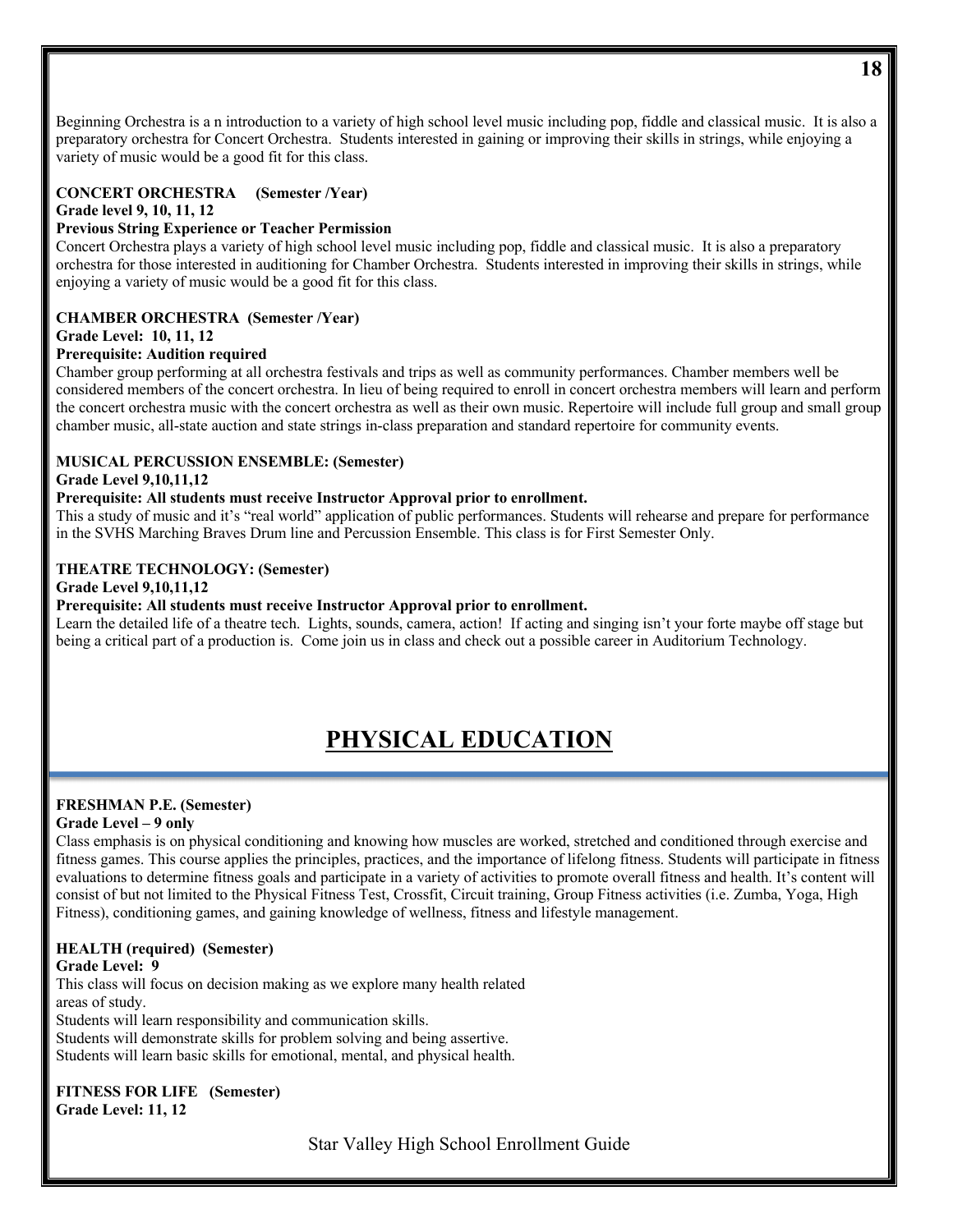In this class students will understand and become aware of the components of physical fitness and dimensions of wellness. Plan their own nutrition and understand the proper use of nutrition in maximizing performance and longevity in their lives. They will also understand the benefits and significance of participating in a lifetime of fitness and wellness and different activities available that will help them achieve such fitness and wellness. PE I is a prerequisite for this class.

#### **WEIGHT TRAINING (Semester / Year)**

#### **Grade Level: 9, 10, 11, 12**

Students will develop skills in proper weight lifting techniques and conditioning exercises. Students will develop personal fitness and increase strength according to one's body dimensions.

#### **TEAM SPORTS (Semester)**

#### **Grade Level 10,11,12**

Students will gain skills in sports that are team based. They will be in their workout zone for more than half of the class time each day and learn teamwork, and cooperative skills.

## **SCIENCE**

### **PHYSICAL SCIENCE (Year)**

**Grade Level: 9 - Required class**

Sections of Physics and Chemistry To understand basic physical laws dealing with matter, energy and chemistry.

To learn laws of nature dealing with forces, light, wave motion and electricity.

#### **BIOLOGY (Year)**

#### **Grade Level: 10 - Required Class**

Comprehensive coverage of biological concepts, topics, and terminology, including activities and labs, which will develop scientific literacy. Topics include scientific principles, methods, tools, cell processes, cell genetics and inheritance, organization and interdependence of living organisms. Required class for Biology II

#### **CHEMISTRY (Year) Grade Level: 10, 11, 12**

#### **Prerequisite: Must have taken Algebra II & Physical Science (10th-Instructors approval)**

Study of matter in all it's forms, to learn the composition of matter and it's behavior, to solve formulas and equations, solve problems and apply scientific theory. This is a year-long class and is very important for college preparation.

#### **ZOOLOGY (Semester)**

#### **Grade Level: 11, 12**

Students will learn Biology with a focus on the interdependence of living organisms and their environment. Hands on approach will be taken to extend knowledge and add depth to their understanding of the environment. As part of this hands on approach, fieldwork and field trips may be required. Concepts such as succession, matter cycles, energy flow, biodiversity, ethics, and community interactions will be covered.

#### **BIOTECHNOLOGY (Semester)**

#### **Grade Level: 11, 12**

Biotechnology is the use or manipulation of living organisms or components of living organisms to create products or scientific processes. One of the biggest successes of the Biotechnology Industry is the manufacturing of human insulin through bacteria. The study of biotechnology stems back to ancient civilizations and the artificial selection or organisms or the use of yeast to improve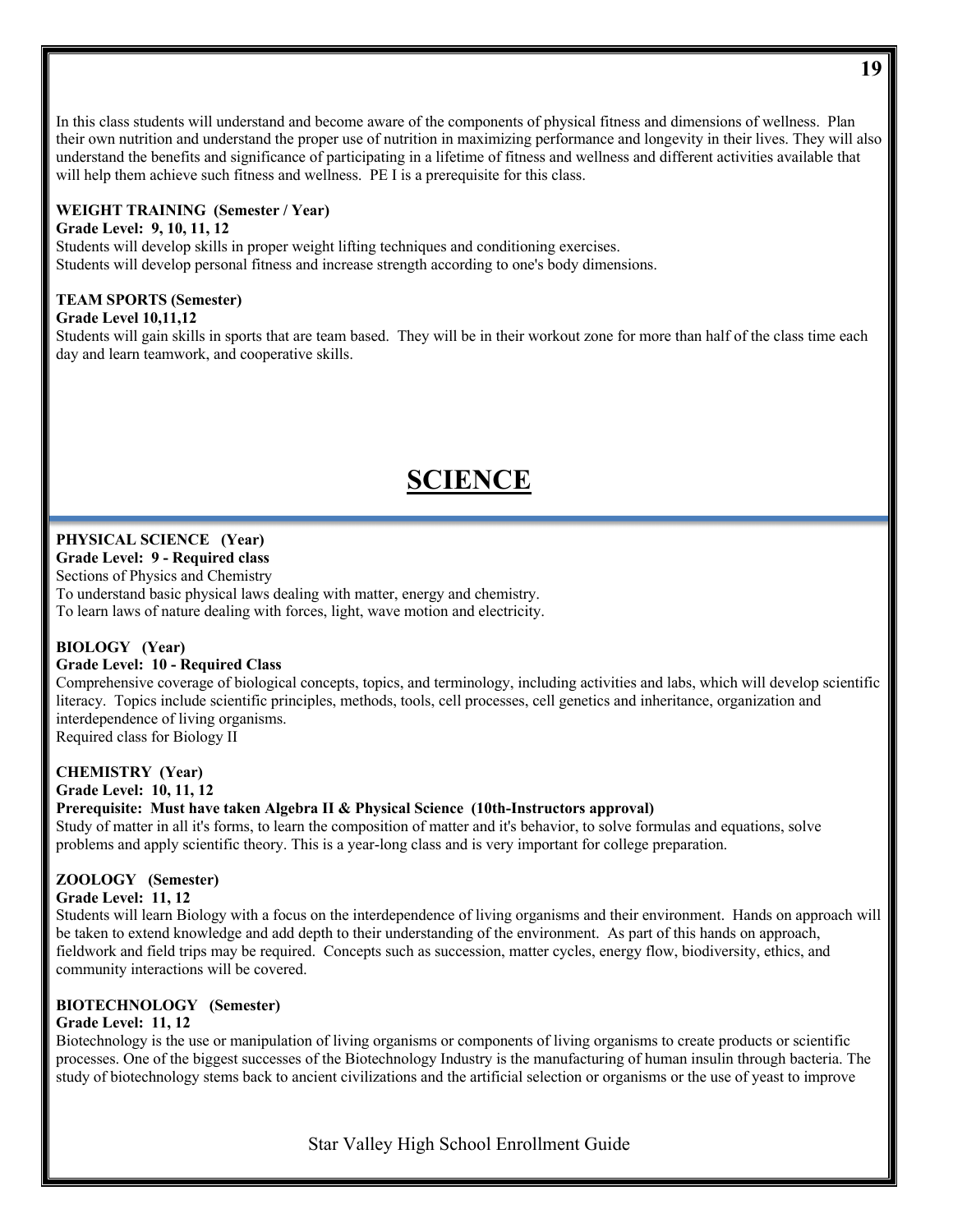foods. Today, biotechnology involves everything from DNA manipulation and the production of GMO crops to cloning, molecular biology and forensics.

This course is meant to introduce students to the fundamental principals of biotechnology, bioethics, the biotechnology industry and possible career choices in the biotechnology industry. This course will emphasize how we combine many of the sciences such as legal scientific data analysis, biology, chemistry and physics to improve our current data collection or product manufacturing. The knowledge and skills gained in this course will prepare students to enter the workforce in a career that uses biotechnology or as a laboratory technician in a university setting.

### **GEOLOGY (Year)**

#### **Grade Level: 11,12**

This class is designed to give students a basic understanding of beginning geologic concepts and skills. It will be hands on approach to learn about Earth's materials, resources, and systems. Our planet's dynamic surface and interior processes will be studied through investigations of plate tectonics, volcanoes, earthquakes, mountain building, streams, groundwater, mass movements, glaciers, and shoreline processes. We will use lecture, library and Internet research, field studies, labs, maps, and computers to learn about our marvelous world. A student must be in this class all year and may not transfer in at semester.

#### **HONORS BIOLOGY II (Fall Semester)**

**Grade Level: 11, 12** 

**Prerequisite: Biology with grade of B or above, and Chemistry with grade of C or above. GPA 3.0 and Science teacher recommendation.**

#### **3 Credit Concurrent Enrollment with USU, Biology 1010**

Juniors having completed Chemistry as a sophomore can qualify, leaving openings for more science options as a senior. Students may enroll and pay \$255.00 for college credit, or enroll as a high school honors class only, without a registration fee or credit. Textbook will be furnished. All students will pay a \$20.00 syllabus fee. This course fills the general education life-science requirement at most colleges. Also includes cellular functions, reproduction, heredity, evolution, ecology, and organism diversity. Includes 4 tests. No final. Required class for Human Anatomy & Physiology.

#### **HONORS ANATOMY & PHYSIOLOGY (Spring Semester)**

#### **Grade Level: 11,12**

**Prerequisite: Biology 1010 and Science teacher recommendation Honors Biology. Class is not concurrent credit** Students will study structure, functions, and diseases of the systems of the human body. Dissection required. One field trip required. Some guest presenters. The physical structure of friends and pets will take on new meaning. Good preparation for college classes, health and medical careers, or for any student who would like to understand more about the human body and related abnormalities.

#### **HONORS PHYSICS (Year)**

#### **Grade Level: 11, 12**

#### **Prerequisite: College Algebra and Trigonometry (concurrent enrollment in trigonometry with teacher's permission) Students must stay in this class all year to receive credit for Physics! If you drop this class, you will receive credit for Advance Physical Science, it is a level 2)**

This class is a must for those considering professions in engineering, and other physical science-related fields. Physics is a handson approach to the study of linear motion, rotary motion, circular motion, projectile motion, energy, work, power, machines, and period motion. The course includes application of concepts through laboratory work and construction of several devices. Cannons, bridges, timing devices, and egg transport machines are some of the projects used for learning experiences. Microcomputer based labs are also used to give students opportunities to collect and synthesize data using computers.

To explain processes involved in rock and mineral formation, weathering, erosion, oceans and shorelines, volcanoes, Earth's interior and plate tectonics, mountain building, geologic hazards, glaciations, ground water, and deserts.

To identify geologic surface features created by the above-mentioned processes through photos, maps, and in the field investigations.

Labs and field trips will reinforce concepts covered in class.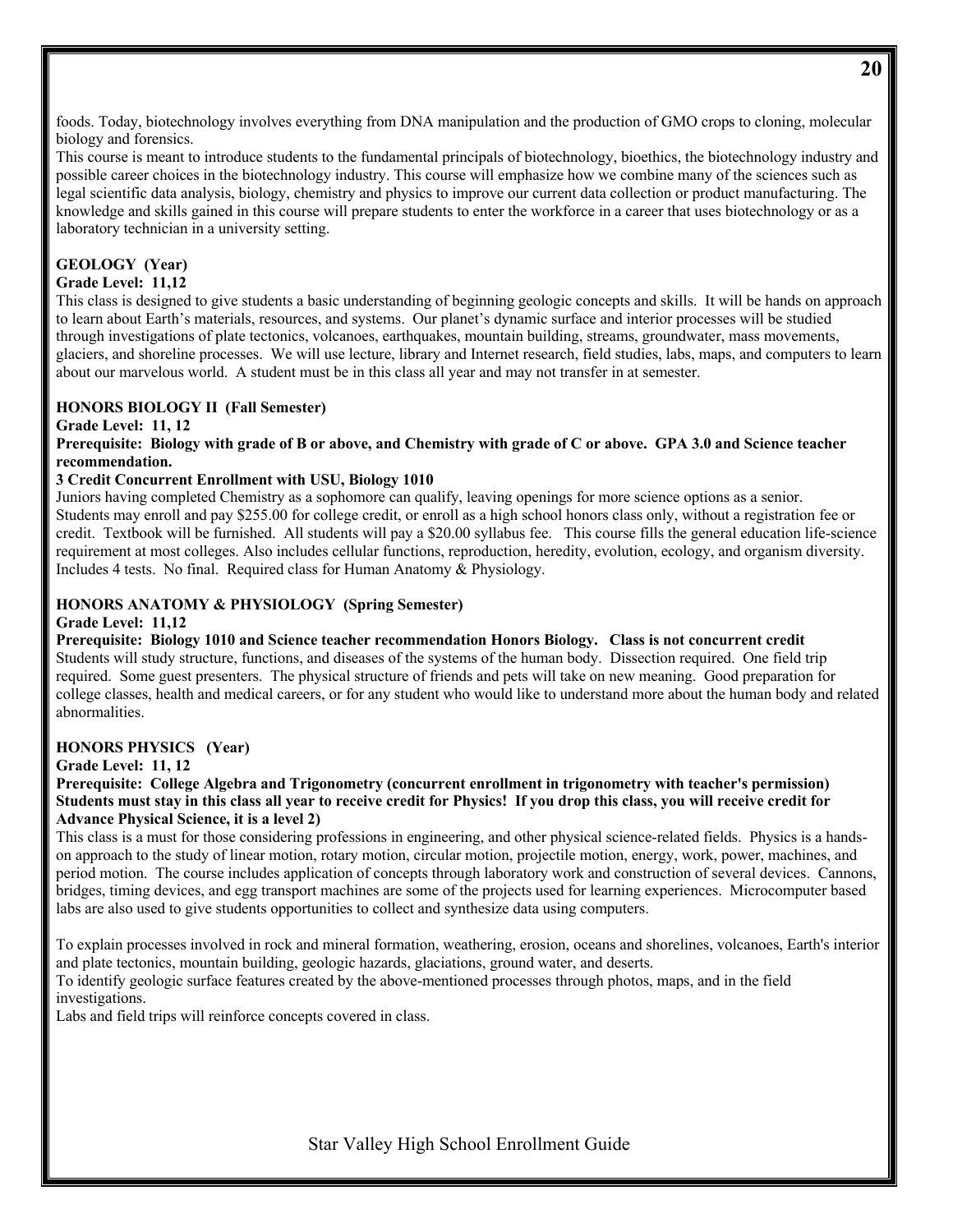## **SOCIAL STUDIES**

#### **WORLD HISTORY & CULTURE-Required (SEM)**

**Grade Level: 10 Prerequisite: none**

To study world history from the earliest civilization of man to the present.

#### **AMERICAN HISTORY - Required (Year)**

**Grade Level: 11**  To study American history from the beginning to the present.

#### **AP/HONORS AMERICAN HISTORY (Year) Grade Level 11 & 12**

#### **Pre-requisite 3.25 Cum. GPA**

This class is to provide students with the analytical and factual knowledge necessary to deal critically with problems and issues in United States History. It is intended for qualified students who wish to complete the equivalent to an introductory college American History class while still in high school. At the end of the course, students may opt to take the A.P. test. If passed, students may earn 6 college credits, accepted at most universities nationwide. This course will be an intensive course of study that will encompass an entire year. There will be in-depth coverage of American History from its discovery/founding to our present Administration. There is an \$85 fee for the administration of the test.

#### **U. S. GOVERNMENT**

#### **Grade Level: 12**

#### **Prerequisite: none**

To understand the constitution and the American political process.

To understand the world problem areas and current trends.

To understand the working of State and local government and your responsibility in the American government system.

#### **HONORS U.S. GOVERNEMENT / POLITICAL SCIENCE**

#### **Grade level 12**

#### **4 Credits Concurrent Enrollment**

This class is to provide students with insight and factual knowledge necessary to analyze and understand in depth the U.S Government and its internal workings. It is intended for qualified students who wish to complete the equivalent to an introductory college Political Science class while still in high school. There will be in-depth coverage of U.S Government and Political Science. **ECONOMICS Required (Semester)**

#### **Grade Level: 11,12**

In this class students will learn both Microeconomics and Macroeconomics. Micro is the study of the economy at the individual or business level. Focus will be on supply and demand, prices of goods and services, careers, and personal finance. Macroeconomics is the study of the economy at a countrywide level. Focus will be on unemployment, inflation, banking, and government influence through monetary and fiscal policy.

#### **PSYCHOLOGY (Semester)**

#### **Grade Level: 11, 12**

To learn what personality is and how it is developed. To study mental health and how it is maintained.

To study the influences of the environment upon the individual.

To gain a positive self-concept.

#### **SOCIOLOGY (Semester)**

**Grade Level: 11, 12**  To learn how people interact with one another. To study marriage and the family.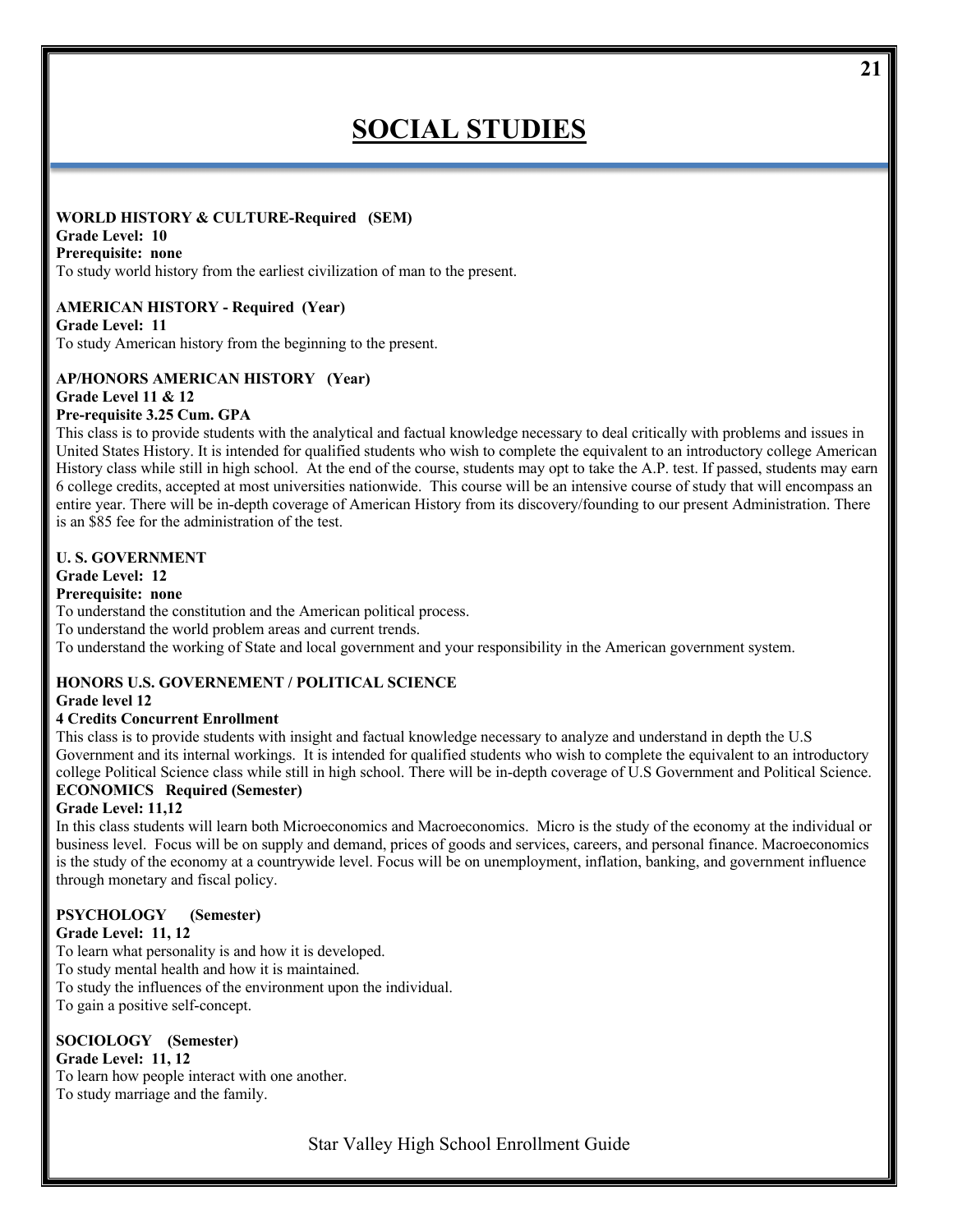To learn the effects of crime and juvenile delinquency, including a study of the prison system.

To learn about the effects of old age and death.

To study current social problems such as abortion and capital punishment.

To learn how we are influenced by our culture and other cultures.

## **TECHNOLOGY – CTE - AGRICULTURE**

#### **AGRICULTURE I, (Year long preferred)**

#### **Grade Level 9, 10, 11, 12**

#### **Prerequisite: None**

This course is an exciting opportunity for students to explore careers in one of the Nation's largest industries. If you are the student that is looking to enrich your school experience with activities, this is the place for you. We travel all over the state where you gain experience with other students from different schools. You may even get an opportunity to attend National FFA Convention in Louisville Kentucky.

#### **AGRICULTURE II (Year long preferred) Grade Level 10,11,12 Prerequisite: Ag I**

See course description above.

#### **INTRODUCTION TO AUTOMOTIVE MECHANICS (Semester)**

#### **Grade Level: 9, 10, 11, 12**

This course covers the theory, construction, inspection, diagnosis, and repair of internal combustion engines and related systems. Topics include fundamental operating principles of engines and diagnosis, inspection, adjustment, and repair of automotive engines using appropriate service information. Upon completion, students will be able to perform basic diagnosis, measurement and repair of automotive engines using appropriate tools, equipment, procedures, and service information.

#### **AUTO Engine Repair (Semester) Grade Level: 10, 11, 12**

#### **Pre-requisite – INTRO TO MECHANICS**

Students will go deeper into the world of mechanics and repair by building upon the concepts learned in Mechanics and Repair Technology 1. Students will learn how the individual systems in automobiles work together as a whole. Using diagnostic tools in the lab, students will learn repair and maintenance techniques used in industry repair shops.

#### **AUTOMOTIVE ELECTRICAL (Sem)**

#### **Grade Level 9,10,11,12**

Digital Electronics (DE) is the study of electronic circuits that are used to process and control digital signals as opposed to analog signals that are varying. This distinction allows for greater signal speed and storage capabilities and has revolutionized the world electronics. Digital electronics is the foundation of all modern electronic devices such as cellular phones, MP3 players, laptop computers, digital cameras, high definition televisions, etc. The major focus of the DE course is to expose students to the design process of combinational and sequential logic design, teamwork, communication methods, engineering standards, and technical documentation. CONCURRENT COLLEGE CREDIT

#### **AUTOMOTIVE BRAKES SYSTEMS (Sem)**

#### **Grade Level 9,10,11,12**

Digital Electronics (DE) is the study of electronic circuits that are used to process and control digital signals as opposed to analog signals that are varying. This distinction allows for greater signal speed and storage capabilities and has revolutionized the world electronics. Digital electronics is the foundation of all modern electronic devices such as cellular phones, MP3 players, laptop computers, digital cameras, high definition televisions, etc. The major focus of the DE course is to expose students to the design process of combinational and sequential logic design, teamwork, communication methods, engineering standards, and technical documentation. CONCURRANT COLLEGE CREDIT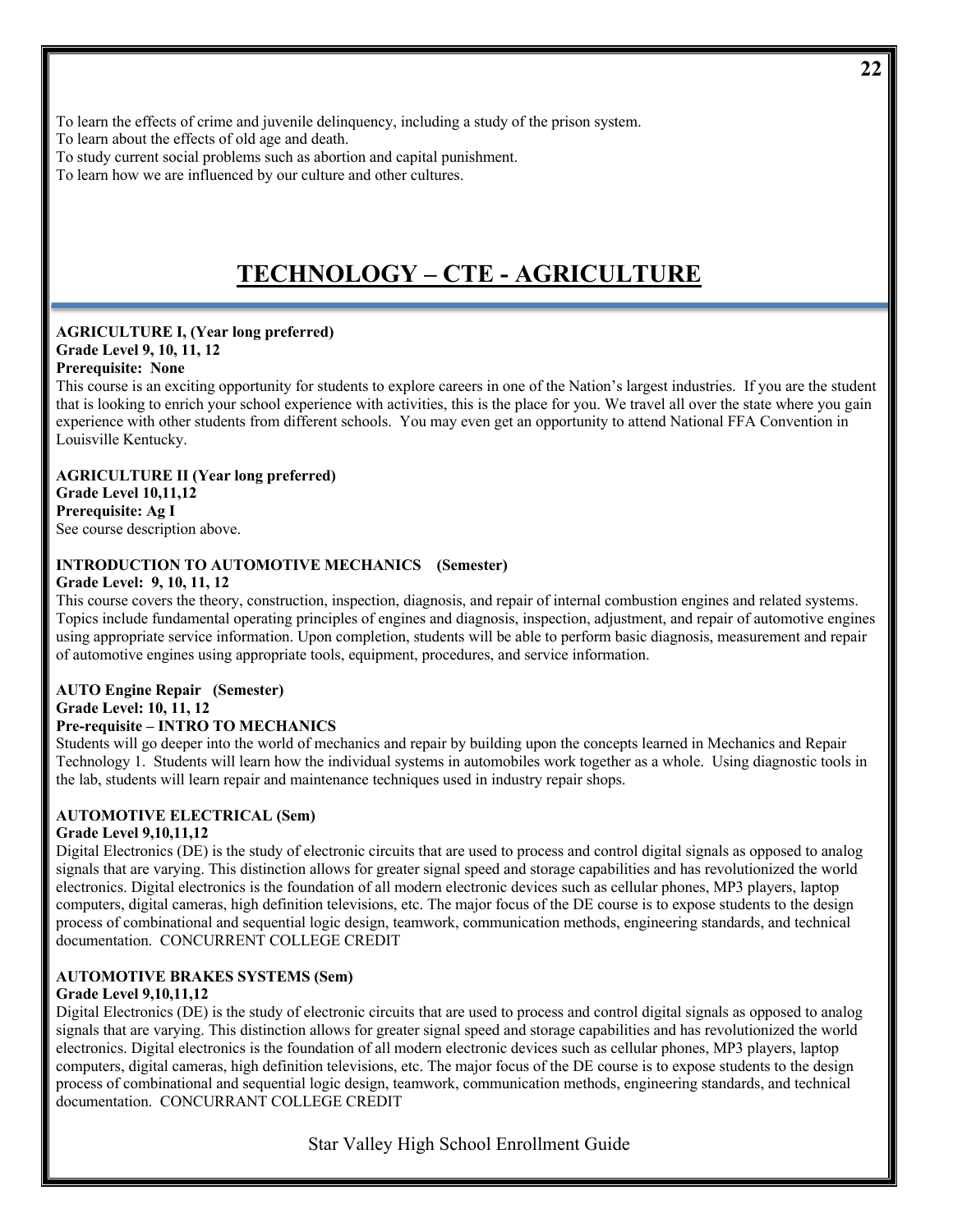### **AUTOMOTIVE STEERING AND SUSPENTION**

#### **Pre-Requisite – Automotive Mechanics II**

In this course, students will be able build upon their knowledge and skills by taking on more advanced projects that will prepare them for the industry. Such projects may include: transmission service and adjustments, suspension and steering diagnose and repair, 4-wheel alignments, engine removal and repair, drivetrain component removal and repair, overhauls, advanced scan tool diagnosis and more. \*This is the third course in a 3-course sequence that prepares students for the Maintenance and Light Repair (MLR) ASE Student Certification test.

#### **WELDING**

#### **Grade Level: 9, 10, 11, 12**

This basic introductory course will get you started on a track towards a welding career. This course is a semester course in which you will develop skills in Arc and Oxygen-Acetylene (gas) welding and cutting processes.

#### **WELDING FABRICATION**

#### **Grade Level: 10, 11, 12**

#### **Prerequisite: Welding I**

Are you Ready to test your skills? This is the place for you. Through this year course you will develop your skills in fillet welding and other types of welding techniques and methodology.

#### **STRUCTURAL WELDING**

**Grade Level: 10,11, 12** 

#### **Prerequisite: Welding I -**

Through this course you will develop your skills in structural welding. First semester will focus primarily on V-groove welding with backing bar, in various positions along with outside corners second semester will be V-groove with open root in the various positions. Individuals will test to receive certification in May of second semester.

#### **ADVANCED WELDING TECHNIQUES**

#### **Grade Level: 10,11, 12**

#### **Prerequisite: Welding I**

Through this course you will develop your skills in all types of welding. This is an opportunity to really hone in your skills and prepare for a career in welding of all types.

#### **WOODS**

#### **Grade level: 9,10,11,12**

This class is designed to teach and develop basic skills required in the building and planning of woodworking projects. Students will be able to identify the needs and wants for woodworking in everyday life. They will learn the importance and function of furniture, cabinets and crafts. Also, a student will have an introduction to the necessary tools needed to construct wood projects. Design and selection of materials including cost estimating will allow students to choose their projects built in this class.

#### **RESIDENTIAL CONSTRUCTION**

#### **Grade Level: 9, 10, 11, 12**

This is a basic course to introduce students to the construction fields. This course is designed to teach different areas the construction field covers. Such as, design, plan reading, site layout, construction safety, floor, wall and roof framing and exterior finish. Students will gain an understanding and a working knowledge of the construction field. Students need to furnish their own hand tools

#### **RESIDENTIAL CONSTRUCTION II**

#### **Grade Level: 9, 10, 11, 12**

#### **Prerequisite – RC I**

This is a course to continue skill development and understanding of the construction fields. This course is designed to teach different areas the construction field covers. Such as, design, plan reading, site layout, construction safety, floor, wall and roof framing and exterior finish. Students will improve their working knowledge of the construction field. Students need to furnish their own hand tools

#### **ROUGH FRAMING**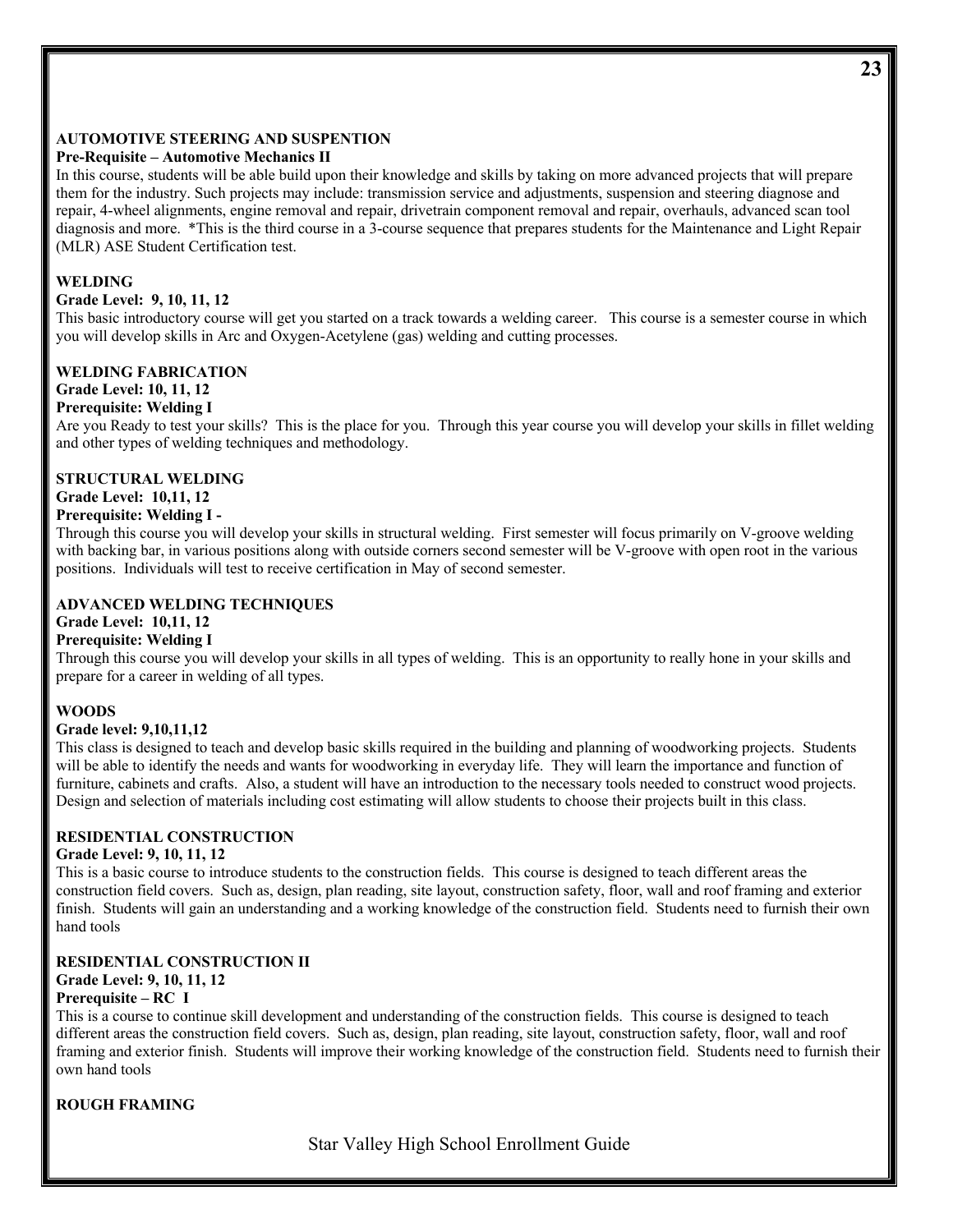#### **24**

#### **Grade Level: 10,11, 12**

#### **Prerequisite – Residential Construction II**

This is a capstone course where students apply construction skills learned in the previous classes. During the course of building a small residential structure. Students will perform construction skills e.g. layout, framing, hanging doors and windows, flashing windows, siding, and roofing. Students will also read blueprints, make plans, and lead other students.

#### **FINISH CARPENTRY**

**Grade Level: 10,11, 12** 

#### **Prerequisite – Residential Construction II**

This is a capstone course where students apply construction skills learned in the previous classes. During the course of building a small residential structure. Students will perform construction skills e.g. layout, framing, hanging doors and windows, flashing windows, siding, and roofing. Students will also read blueprints, make plans, and lead other students.

#### **RESIDENTIAL CONSTRUCTION FOREMAN (Semester or Year)**

**Grade Level: 11, 12** 

#### **Prerequisite – All previous courses and teacher invitation**

Try out your skills and learn the ways of a foreman and running a crew. Leadership skills developed and utilized in this class.

#### **3D PRINTING**

#### **Grade level: 9,10,11,12**

#### **College Credit Available through USU**

Students dig deep into the engineering design process, applying math, science, and engineering standards to hands-on projects. They work both individually and in teams to design solutions to a variety of problems using 3D modeling software, and use an engineering notebook to document their work.

#### **COMPETITION ROBOTICS**

#### **Grade level: 10,11,12**

#### **Prerequisite: Intro to Engineering**

Through problems that engage and challenge, students explore a broad range of engineering topics, including mechanisms, the strength of structures and materials, and automation. Students develop skills in problem solving, research, and design while learning strategies for design process documentation, collaboration, and presentation.

#### **3D PRINTING**

#### **Grade Level: 9,10,11,12**

Do you have an interest in engineering? How about working as an architect? What about designing things? Interior Designer? City Planner? All of these careers, plus many, many more require the use of 2D CAD software to help in the designing of products. During this class you will learn AutoCAD, one of the most widely used CAD programs today, and have a chance to earn an industry certification upon completion. This certification can lead to direct employment after high school. Come and see what doors AutoCAD can open for you!

#### **ROBOTICS AND AEROSPACE Grade Level: 9,10,11,12**

#### **ARCITEXUAL DESIGN Grade Level: 9,10,11,12**

#### **Prerequisite: Introduction to Engineering – College Credit Available through WWCC**

Designed to teach CAD techniques utilized in architectural drafting. The student will apply architectural drafting standards in the preparation of a complete set of house plans. Students will learn architectural terminology and nomenclature as used in the building industry. Applications of advanced CAD features will be employed in the course.

#### **ROBOTICS AND DESIGN (Sem) Grade Level 9,10,11,12**

Ready to make some stuff? During this course students will learn how products work and how systems fit

together. They will learn how to use a variety of equipment including 3D printers, laser engravers and water jet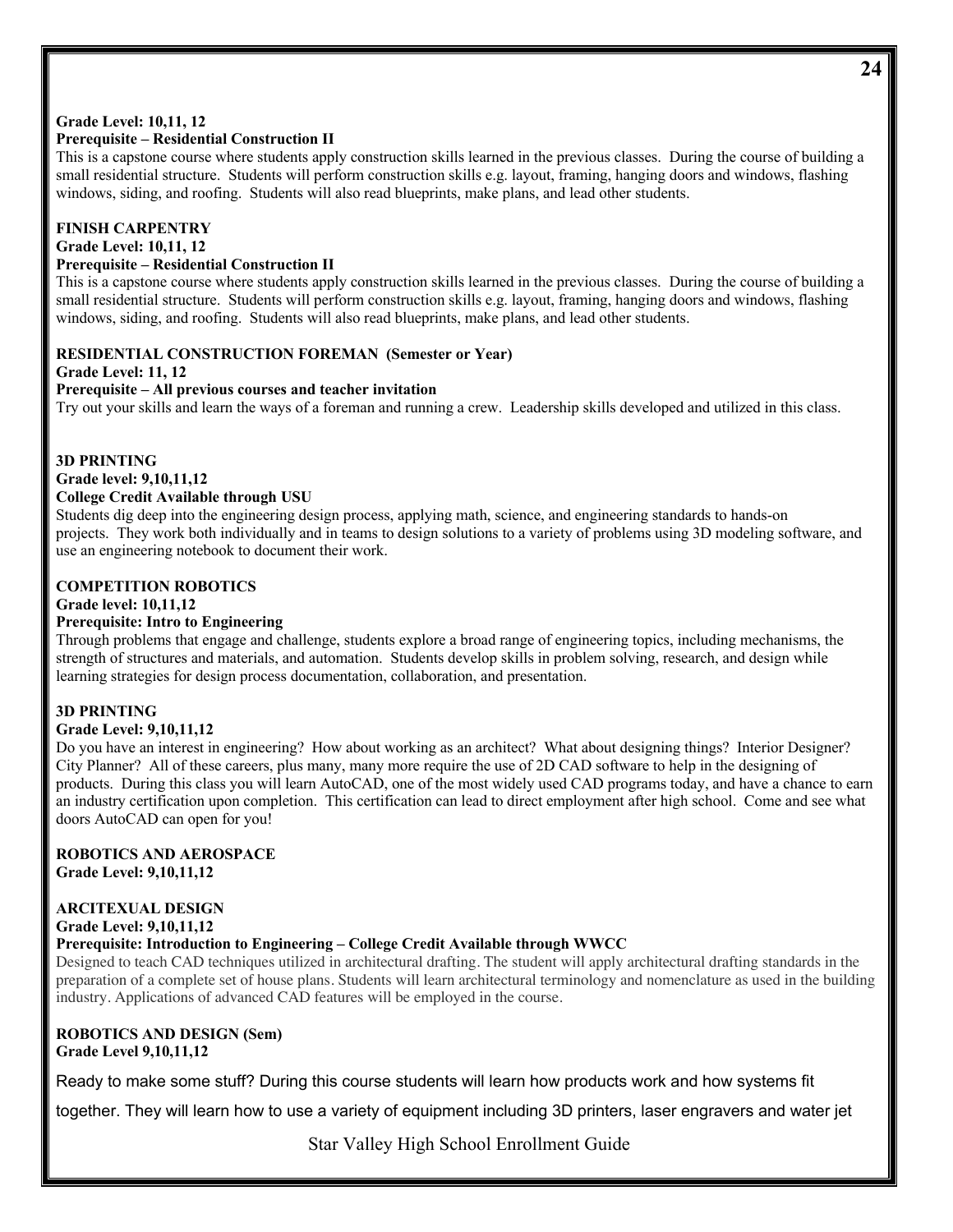cutters. Students will use their new knowledge to make a variety of projects.

Course Learning Outcomes:

- 1. Students will be able to think critically to solve complex problems.
- 2. Students will be able to work together with a team to solve a common goal.
- 3. Students will be able to design and create a project staying within a specific set of constraints.

Students will explore the world of robotics by designing and building competition quality robots. Students will learn how to design, build and program robots and similar machines. Students will also program and use vinyl cutters, laser engravers, t-shirt printers and more!

## **SPECIAL OFFERINGS**

#### **RELEASE TIME - SEMINARY (Semester /Year) Grade Level: 9, 10, 11, 12**

Released time religious instruction.

#### **SENIOR CAPSTONE (Semester) Grade Level: 12**

Students will learn how to balance a budget based on real-life occupations. Students will learn how to write checks, balance a check- book, and pay mandatory bills. Also, each student will research colleges and degrees.

After which, each student will become familiar with an occupation(s) of the student's choice. Students will be required to attend field trips with the class, do service as a class and individually, and spend time in several occupational settings. Students will be versed in interviewing and presentation skills.

#### **WORK EXPERIENCE CERTIFIED NURSING ASSISTANT (C N A )**

**(Semester- 2 Period class) Grade Level: 11, 12 Prerequisite: 3.25 GPA and must be 16 years old. There is a fee for registration of this class. 5 Credit Concurrent Enrollment** 

This course prepares a person to work as a nursing assistant. Assistants work in hospitals or nursing homes under the supervision of licensed nursing personnel. The course includes basic nursing assistant principles as well as provides opportunities for practice and demonstration of skills related to client care, with emphasis on the elderly client. Student's time will be divided between classroom lecture, nursing laboratory time and supervised experience in hospital and nursing home setting. Clinical time near the end of the semester will require additional hours and will be completed at SV Care Center. Satisfactory completion of course entitles the student to take the competency examination to become "certified" in the State of Wyoming

#### INTERNSHIP / WORK EXPERIENCE

#### **Semester or Year and One or Two class periods**

#### **Grade Level: 12, other grade levels upon special request and approval from Counselors and Principal**

This class is generally for upper classmen. Students may choose a work site to improve their understanding of a certain field of their choice. They will spend one or two class periods per day in the chosen site. Students will have regular drop in's by a teacher and have other requirement's to meet such as time cards, skills videos and assignments, etc.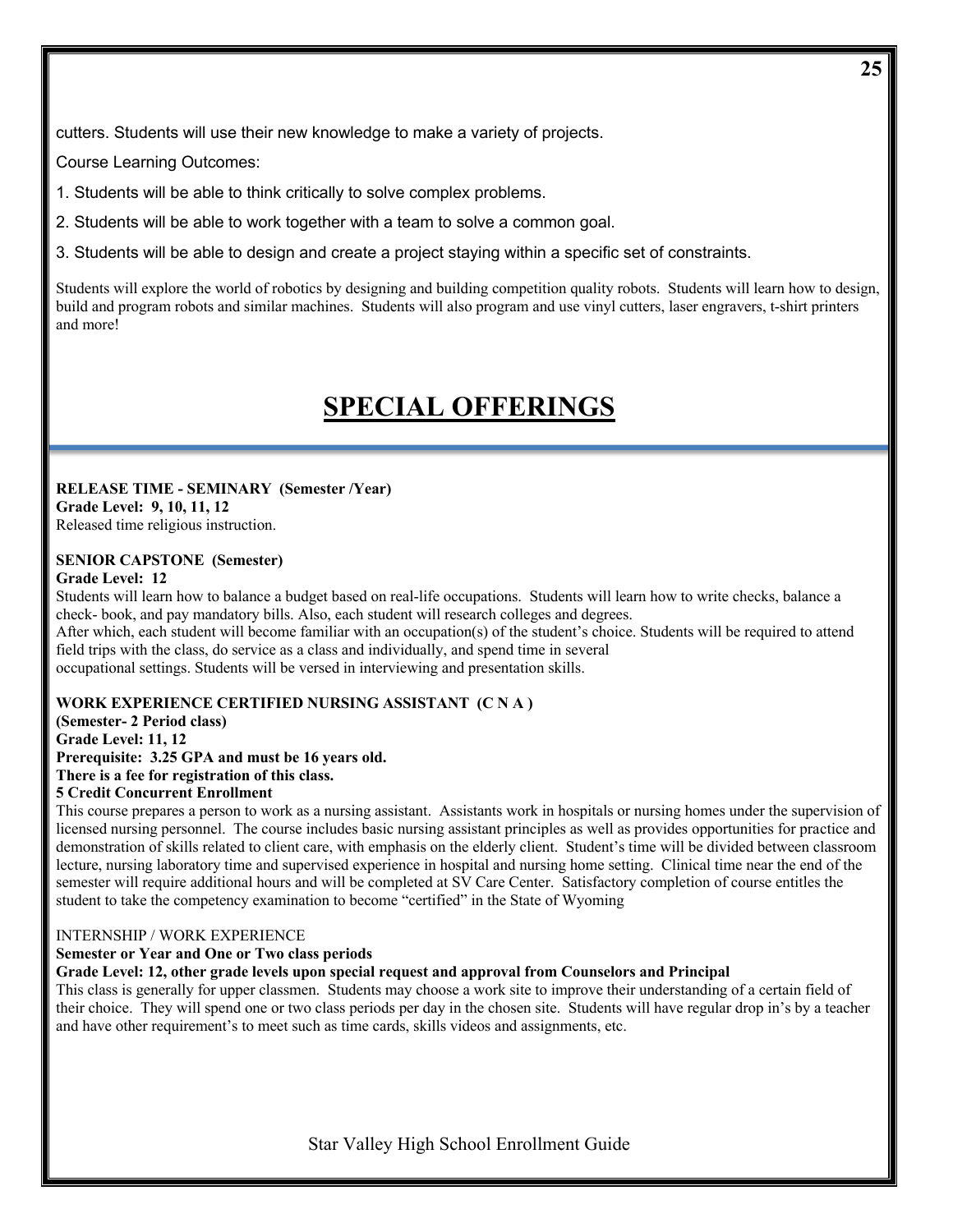## **SPECIAL EDUCATION**

#### **EXTENSION ENGLISH IV (Semester / Year)**

#### **Grade Level: 12**

#### **Requires permission before registration**

Extension English IV is a class that helps support the general English IV class. The class offers re-teaching the concepts presented in the general class, assisting with assignments, and pre-teaching the lessons to come. This class is taught by a Special Education teacher and is individualized to the students' needs.

#### **EXTENSION PHYSICAL SCIENCE (Semester / Year)**

#### **Grade Level: 9,10,11**

#### **Requires permission before registration**

Extension Physical Science is a class that helps support the general Physical Science class. The class offers re-teaching the concepts presented in the general class, assisting with assignments, and pre-teaching the lessons to come. This class is taught by a Special Education teacher and is individualized to the students' needs.

#### **EXTENSION WORLD HISTORY/ BIOLOGY (Semester / Year)**

#### **Grade Level: 10**

#### **Requires permission before registration**

Extension World History / Biology is a class that helps support the general World History and Biology classes. The class offers reteaching the concepts presented in these general classes, assisting with assignments, and pre-teaching the lessons to come. This class is taught by a Special Education teacher and is individualized to the students' needs.

#### **EXTENSION AMERICAN HISTORY / ENGLISH III (Semester / Year)**

#### **Grade Level: 11**

#### **Requires permission before registration**

Extension American History / English III is a class that helps support the general American History and genral English III classes. This class offers re-teaching the concepts presented in these general classes, assisting with assignments, and pre-teaching the lessons to come. This class is taught by a Special Education teacher and is individualized to the students' needs.

### **EXTENSION U.S. GOVERNMENT (Semester / Year)**

**Grade Level: 12 Requires permission before registration**